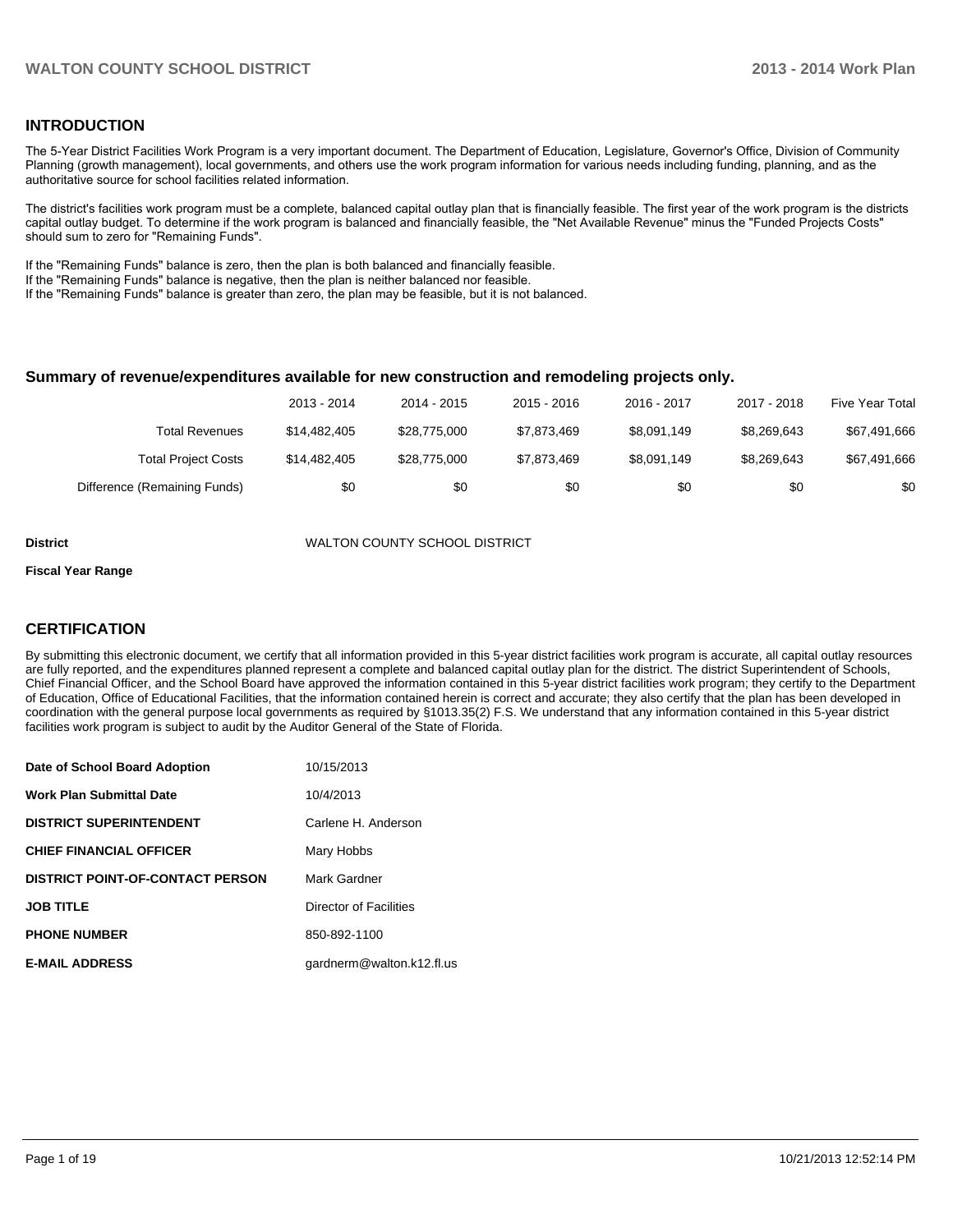# **Expenditures**

### **Expenditure for Maintenance, Repair and Renovation from 1.50-Mills and PECO**

Annually, prior to the adoption of the district school budget, each school board must prepare a tentative district facilities work program that includes a schedule of major repair and renovation projects necessary to maintain the educational and ancillary facilities of the district.

|                | Item                                                                                                                                                                                                                                                                                                                                                                                                                                                                                           | 2013 - 2014<br><b>Actual Budget</b> | 2014 - 2015<br>Projected | $2015 - 2016$<br>Projected | 2016 - 2017<br>Projected | $2017 - 2018$<br>Projected | <b>Total</b> |
|----------------|------------------------------------------------------------------------------------------------------------------------------------------------------------------------------------------------------------------------------------------------------------------------------------------------------------------------------------------------------------------------------------------------------------------------------------------------------------------------------------------------|-------------------------------------|--------------------------|----------------------------|--------------------------|----------------------------|--------------|
| <b>HVAC</b>    |                                                                                                                                                                                                                                                                                                                                                                                                                                                                                                | \$50,000                            | \$50,000                 | \$50,000                   | \$50,000                 | \$50,000                   | \$250,000    |
| Locations:     | BAY ELEMENTARY SCHOOL, Emerald Coast Middle School (New), FREEPORT ELEMENTARY, FREEPORT MIDDLE, FREEPORT SENIOR<br>HIGH, MAUDE SAUNDERS ELEMENTARY, MOSSY HEAD SCHOOL, PAXTON SENIOR HIGH, SOUTH WALTON HIGH SCHOOL, TIVOLI<br>ADMINISTRATIVE CENTER, TRANSPORTATION, MAINTENANCE, & WAREHOUSE, VAN R BUTLER ELEMENTARY, WALTON CAREER<br>DEVELOPMENT CENTER, WALTON COUNTY SENIOR (NEW), Walton Institute for Student Education, WALTON MIDDLE, WEST<br><b>DEFUNIAK ELEMENTARY</b>            |                                     |                          |                            |                          |                            |              |
| Flooring       |                                                                                                                                                                                                                                                                                                                                                                                                                                                                                                | \$209.698                           | \$75,000                 | \$75,000                   | \$50,000                 | \$50,000                   | \$459,698    |
|                | Locations: BAY ELEMENTARY SCHOOL, Emerald Coast Middle School (New), FREEPORT ELEMENTARY, FREEPORT MIDDLE, FREEPORT SENIOR<br>HIGH. MAUDE SAUNDERS ELEMENTARY. MOSSY HEAD SCHOOL. PAXTON SENIOR HIGH. SOUTH WALTON HIGH SCHOOL. TIVOLI<br>ADMINISTRATIVE CENTER, TRANSPORTATION, MAINTENANCE, & WAREHOUSE, VAN R BUTLER ELEMENTARY, WALTON CAREER<br>DEVELOPMENT CENTER, WALTON COUNTY SENIOR (NEW), Walton Institute for Student Education, WALTON MIDDLE, WEST<br>DEFUNIAK ELEMENTARY        |                                     |                          |                            |                          |                            |              |
| Roofing        |                                                                                                                                                                                                                                                                                                                                                                                                                                                                                                | \$180,136                           | \$50,000                 | \$50,000                   | \$50,000                 | \$50,000                   | \$380,136    |
| Locations:     | BAY ELEMENTARY SCHOOL, Emerald Coast Middle School (New), FREEPORT ELEMENTARY, FREEPORT MIDDLE, FREEPORT SENIOR<br>HIGH, MAUDE SAUNDERS ELEMENTARY, MOSSY HEAD SCHOOL, PAXTON SENIOR HIGH, SOUTH WALTON HIGH SCHOOL, TIVOLI<br>ADMINISTRATIVE CENTER, TRANSPORTATION, MAINTENANCE, & WAREHOUSE, VAN R BUTLER ELEMENTARY, WALTON CAREER<br>DEVELOPMENT CENTER, WALTON COUNTY SENIOR (NEW), Walton Institute for Student Education, WALTON MIDDLE, WEST<br>DEFUNIAK ELEMENTARY                   |                                     |                          |                            |                          |                            |              |
| Safety to Life |                                                                                                                                                                                                                                                                                                                                                                                                                                                                                                | \$35,000                            | \$35,000                 | \$35,000                   | \$50,000                 | \$50,000                   | \$205,000    |
| Locations:     | BAY ELEMENTARY SCHOOL, Emerald Coast Middle School (New), FREEPORT ELEMENTARY, FREEPORT MIDDLE, FREEPORT SENIOR<br>HIGH, MAUDE SAUNDERS ELEMENTARY, MOSSY HEAD SCHOOL, PAXTON SENIOR HIGH, SOUTH WALTON HIGH SCHOOL, TIVOLI<br>ADMINISTRATIVE CENTER, TRANSPORTATION, MAINTENANCE, & WAREHOUSE, VAN R BUTLER ELEMENTARY, WALTON CAREER<br>DEVELOPMENT CENTER, WALTON COUNTY SENIOR (NEW), Walton Institute for Student Education, WALTON MIDDLE, WEST<br>DEFUNIAK ELEMENTARY                   |                                     |                          |                            |                          |                            |              |
| Fencing        |                                                                                                                                                                                                                                                                                                                                                                                                                                                                                                | \$1.866                             | \$50,000                 | \$50,000                   | \$50,000                 | \$50.000                   | \$201,866    |
|                | Locations: BAY ELEMENTARY SCHOOL, Emerald Coast Middle School (New), FREEPORT ELEMENTARY, FREEPORT MIDDLE, FREEPORT SENIOR<br>HIGH. MAUDE SAUNDERS ELEMENTARY. MOSSY HEAD SCHOOL. PAXTON SENIOR HIGH. SOUTH WALTON HIGH SCHOOL. TIVOLI<br>ADMINISTRATIVE CENTER, TRANSPORTATION, MAINTENANCE, & WAREHOUSE, VAN R BUTLER ELEMENTARY, WALTON CAREER<br>DEVELOPMENT CENTER, WALTON COUNTY SENIOR (NEW), Walton Institute for Student Education, WALTON MIDDLE, WEST<br><b>DEFUNIAK ELEMENTARY</b> |                                     |                          |                            |                          |                            |              |
| Parking        |                                                                                                                                                                                                                                                                                                                                                                                                                                                                                                | $\Omega$                            | \$50,000                 | \$50,000                   | \$75,000                 | \$50,000                   | \$225,000    |
|                | Locations: BAY ELEMENTARY SCHOOL. Emerald Coast Middle School (New). FREEPORT ELEMENTARY. FREEPORT MIDDLE. FREEPORT SENIOR<br>HIGH, MAUDE SAUNDERS ELEMENTARY, MOSSY HEAD SCHOOL, PAXTON SENIOR HIGH, SOUTH WALTON HIGH SCHOOL, TIVOLI<br>ADMINISTRATIVE CENTER, TRANSPORTATION, MAINTENANCE, & WAREHOUSE, VAN R BUTLER ELEMENTARY, WALTON CAREER<br>DEVELOPMENT CENTER, WALTON COUNTY SENIOR (NEW), Walton Institute for Student Education, WALTON MIDDLE, WEST<br>DEFUNIAK ELEMENTARY        |                                     |                          |                            |                          |                            |              |
| Electrical     |                                                                                                                                                                                                                                                                                                                                                                                                                                                                                                | \$75,000                            | \$50,000                 | \$50,000                   | \$50,000                 | \$50,000                   | \$275,000    |
|                | Locations: BAY ELEMENTARY SCHOOL, Emerald Coast Middle School (New), FREEPORT ELEMENTARY, FREEPORT MIDDLE, FREEPORT SENIOR<br>HIGH. MAUDE SAUNDERS ELEMENTARY. MOSSY HEAD SCHOOL. PAXTON SENIOR HIGH. SOUTH WALTON HIGH SCHOOL. TIVOLI<br>ADMINISTRATIVE CENTER, TRANSPORTATION, MAINTENANCE, & WAREHOUSE, VAN R BUTLER ELEMENTARY, WALTON CAREER<br>DEVELOPMENT CENTER, WALTON COUNTY SENIOR (NEW), Walton Institute for Student Education, WALTON MIDDLE, WEST<br><b>DEFUNIAK ELEMENTARY</b> |                                     |                          |                            |                          |                            |              |
| Fire Alarm     |                                                                                                                                                                                                                                                                                                                                                                                                                                                                                                | \$200,950                           | \$100,000                | \$100,000                  | \$100,000                | \$100,000                  | \$600,950    |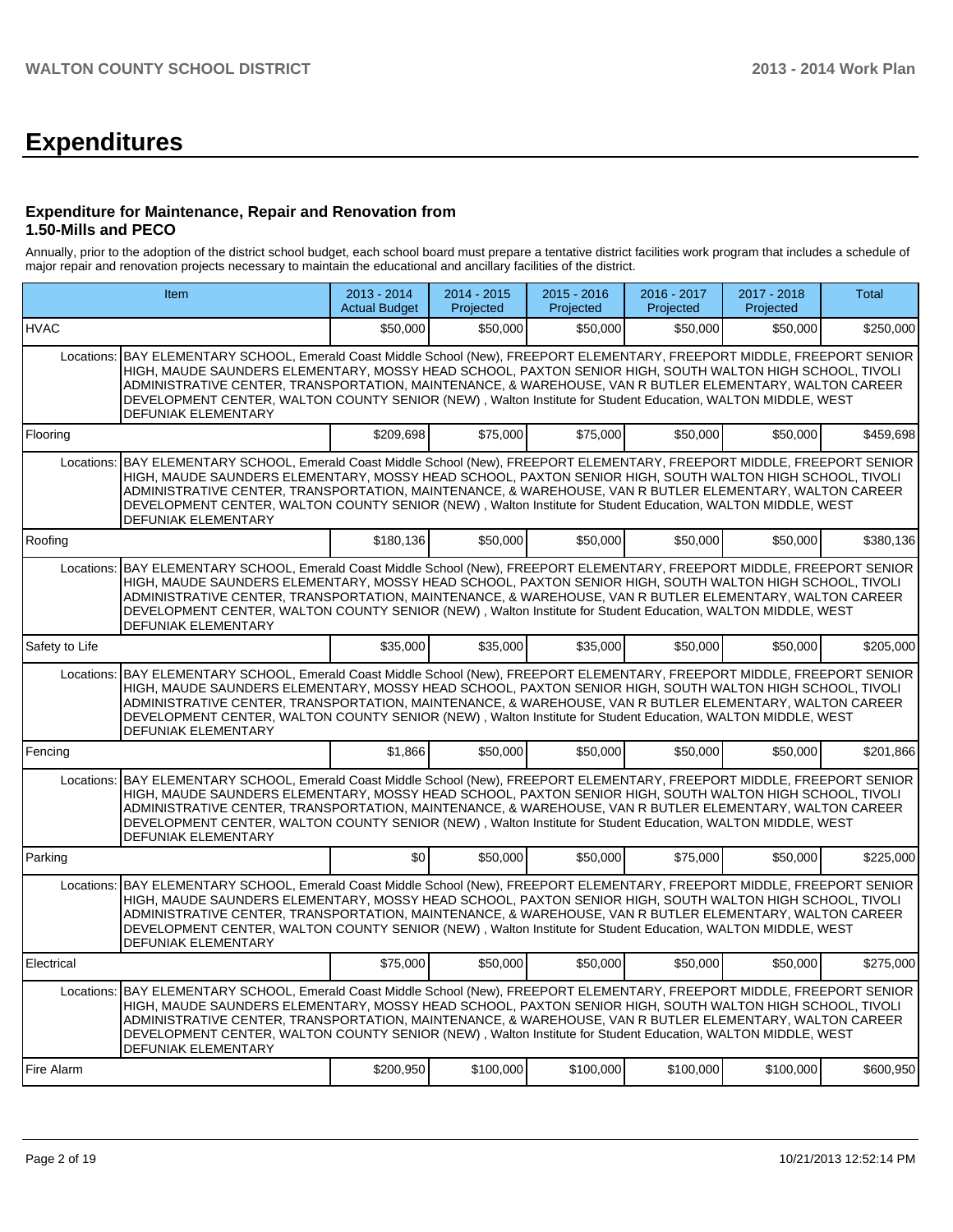|                                  | Locations: BAY ELEMENTARY SCHOOL, Emerald Coast Middle School (New), FREEPORT ELEMENTARY, FREEPORT MIDDLE, FREEPORT SENIOR<br>HIGH, MAUDE SAUNDERS ELEMENTARY, MOSSY HEAD SCHOOL, PAXTON SENIOR HIGH, SOUTH WALTON HIGH SCHOOL, TIVOLI<br>ADMINISTRATIVE CENTER, TRANSPORTATION, MAINTENANCE, & WAREHOUSE, VAN R BUTLER ELEMENTARY, WALTON CAREER<br>DEVELOPMENT CENTER, WALTON COUNTY SENIOR (NEW), Walton Institute for Student Education, WALTON MIDDLE, WEST<br><b>DEFUNIAK ELEMENTARY</b> |             |             |             |             |             |             |  |  |  |  |  |
|----------------------------------|------------------------------------------------------------------------------------------------------------------------------------------------------------------------------------------------------------------------------------------------------------------------------------------------------------------------------------------------------------------------------------------------------------------------------------------------------------------------------------------------|-------------|-------------|-------------|-------------|-------------|-------------|--|--|--|--|--|
| Telephone/Intercom System        |                                                                                                                                                                                                                                                                                                                                                                                                                                                                                                | \$0         | \$50,000    | \$0         | \$0         | \$0         | \$50,000    |  |  |  |  |  |
|                                  | Locations: BAY ELEMENTARY SCHOOL, Emerald Coast Middle School (New), FREEPORT ELEMENTARY, FREEPORT MIDDLE, FREEPORT SENIOR<br>HIGH, MAUDE SAUNDERS ELEMENTARY, MOSSY HEAD SCHOOL, PAXTON SENIOR HIGH, SOUTH WALTON HIGH SCHOOL, TIVOLI<br>ADMINISTRATIVE CENTER, TRANSPORTATION, MAINTENANCE, & WAREHOUSE, VAN R BUTLER ELEMENTARY, WALTON CAREER<br>DEVELOPMENT CENTER, WALTON COUNTY SENIOR (NEW), Walton Institute for Student Education, WALTON MIDDLE, WEST<br><b>DEFUNIAK ELEMENTARY</b> |             |             |             |             |             |             |  |  |  |  |  |
| <b>Closed Circuit Television</b> |                                                                                                                                                                                                                                                                                                                                                                                                                                                                                                | \$0         | \$15,000    | \$15,000    | \$25,000    | \$25,000    | \$80,000    |  |  |  |  |  |
|                                  | Locations: BAY ELEMENTARY SCHOOL, Emerald Coast Middle School (New), FREEPORT ELEMENTARY, FREEPORT MIDDLE, FREEPORT SENIOR<br>HIGH, MAUDE SAUNDERS ELEMENTARY, MOSSY HEAD SCHOOL, PAXTON SENIOR HIGH, SOUTH WALTON HIGH SCHOOL, TIVOLI<br>ADMINISTRATIVE CENTER, TRANSPORTATION, MAINTENANCE, & WAREHOUSE, VAN R BUTLER ELEMENTARY, WALTON CAREER<br>DEVELOPMENT CENTER, WALTON COUNTY SENIOR (NEW), Walton Institute for Student Education, WALTON MIDDLE, WEST<br><b>DEFUNIAK ELEMENTARY</b> |             |             |             |             |             |             |  |  |  |  |  |
| Paint                            |                                                                                                                                                                                                                                                                                                                                                                                                                                                                                                | \$40,000    | \$40,000    | \$40,000    | \$40,000    | \$40,000    | \$200,000   |  |  |  |  |  |
|                                  | Locations: BAY ELEMENTARY SCHOOL, Emerald Coast Middle School (New), FREEPORT ELEMENTARY, FREEPORT MIDDLE, FREEPORT SENIOR<br>HIGH, MAUDE SAUNDERS ELEMENTARY, MOSSY HEAD SCHOOL, PAXTON SENIOR HIGH, SOUTH WALTON HIGH SCHOOL, TIVOLI<br>ADMINISTRATIVE CENTER, TRANSPORTATION, MAINTENANCE, & WAREHOUSE, VAN R BUTLER ELEMENTARY, WALTON CAREER<br>DEVELOPMENT CENTER, WALTON COUNTY SENIOR (NEW), Walton Institute for Student Education, WALTON MIDDLE, WEST<br><b>DEFUNIAK ELEMENTARY</b> |             |             |             |             |             |             |  |  |  |  |  |
| Maintenance/Repair               |                                                                                                                                                                                                                                                                                                                                                                                                                                                                                                | \$459,328   | \$500,000   | \$500,000   | \$550,000   | \$600,000   | \$2,609,328 |  |  |  |  |  |
| Locations:                       | BAY ELEMENTARY SCHOOL, Emerald Coast Middle School (New), FREEPORT ELEMENTARY, FREEPORT MIDDLE, FREEPORT SENIOR<br>HIGH, MAUDE SAUNDERS ELEMENTARY, MOSSY HEAD SCHOOL, PAXTON SENIOR HIGH, SOUTH WALTON HIGH SCHOOL, TIVOLI<br>ADMINISTRATIVE CENTER, TRANSPORTATION, MAINTENANCE, & WAREHOUSE, VAN R BUTLER ELEMENTARY, WALTON CAREER<br>DEVELOPMENT CENTER, WALTON COUNTY SENIOR (NEW), Walton Institute for Student Education, WALTON MIDDLE, WEST<br><b>DEFUNIAK ELEMENTARY</b>            |             |             |             |             |             |             |  |  |  |  |  |
|                                  | Sub Total:                                                                                                                                                                                                                                                                                                                                                                                                                                                                                     | \$1,251,978 | \$1,065,000 | \$1,015,000 | \$1,090,000 | \$1,115,000 | \$5,536,978 |  |  |  |  |  |

| <b>IPECO</b><br>) Maintenance Expenditures | \$0         | \$0         | \$9,364     | \$29,345    | \$70,344    | \$109,053    |
|--------------------------------------------|-------------|-------------|-------------|-------------|-------------|--------------|
| <b>1.50 Mill Sub Total: I</b>              | \$3,602,603 | \$2,795,000 | \$2,140,636 | \$2,235,655 | \$2,219,656 | \$12,993,550 |

|                                                                                                                                                                                                                                                                                                                                                                                                                                                                                        | Other Items                                                                                                                                                                                                                                                                                                                                                                                                                                                                            | $2013 - 2014$<br><b>Actual Budget</b> | 2014 - 2015<br>Projected | $2015 - 2016$<br>Projected | 2016 - 2017<br>Projected | 2017 - 2018<br>Projected | Total     |  |  |
|----------------------------------------------------------------------------------------------------------------------------------------------------------------------------------------------------------------------------------------------------------------------------------------------------------------------------------------------------------------------------------------------------------------------------------------------------------------------------------------|----------------------------------------------------------------------------------------------------------------------------------------------------------------------------------------------------------------------------------------------------------------------------------------------------------------------------------------------------------------------------------------------------------------------------------------------------------------------------------------|---------------------------------------|--------------------------|----------------------------|--------------------------|--------------------------|-----------|--|--|
| <b>Ballfield Improvement</b>                                                                                                                                                                                                                                                                                                                                                                                                                                                           |                                                                                                                                                                                                                                                                                                                                                                                                                                                                                        | \$278,653                             | \$50,000                 | \$50,000                   | \$50,000                 | \$50,000                 | \$478,653 |  |  |
|                                                                                                                                                                                                                                                                                                                                                                                                                                                                                        | Locations BAY ELEMENTARY SCHOOL, Emerald Coast Middle School (New), FREEPORT ELEMENTARY, FREEPORT MIDDLE, FREEPORT<br>SENIOR HIGH, MAUDE SAUNDERS ELEMENTARY, MOSSY HEAD SCHOOL, PAXTON SENIOR HIGH, SOUTH WALTON HIGH<br>SCHOOL, VAN R BUTLER ELEMENTARY, WALTON CAREER DEVELOPMENT CENTER, WALTON COUNTY SENIOR (NEW), Walton<br>Institute for Student Education, WALTON MIDDLE, WEST DEFUNIAK ELEMENTARY                                                                            |                                       |                          |                            |                          |                          |           |  |  |
| Covered Walkways                                                                                                                                                                                                                                                                                                                                                                                                                                                                       |                                                                                                                                                                                                                                                                                                                                                                                                                                                                                        | \$151,167                             | \$75,000                 | \$75,000                   | \$75,000                 | \$75,000                 | \$451,167 |  |  |
| Locations BAY ELEMENTARY SCHOOL, Emerald Coast Middle School (New), FREEPORT ELEMENTARY, FREEPORT MIDDLE, FREEPORT<br>SENIOR HIGH, MAUDE SAUNDERS ELEMENTARY, MOSSY HEAD SCHOOL, PAXTON SENIOR HIGH, SOUTH WALTON HIGH<br>SCHOOL, TIVOLI ADMINISTRATIVE CENTER, TRANSPORTATION, MAINTENANCE, & WAREHOUSE, VAN R BUTLER ELEMENTARY,<br>WALTON CAREER DEVELOPMENT CENTER, WALTON COUNTY SENIOR (NEW), Walton Institute for Student Education, WALTON<br>MIDDLE, WEST DEFUNIAK ELEMENTARY |                                                                                                                                                                                                                                                                                                                                                                                                                                                                                        |                                       |                          |                            |                          |                          |           |  |  |
| Irrigation/Landscaping                                                                                                                                                                                                                                                                                                                                                                                                                                                                 |                                                                                                                                                                                                                                                                                                                                                                                                                                                                                        | \$93,079                              | \$30,000                 | \$30,000                   | \$50,000                 | \$50,000                 | \$253,079 |  |  |
|                                                                                                                                                                                                                                                                                                                                                                                                                                                                                        | Locations BAY ELEMENTARY SCHOOL, Emerald Coast Middle School (New), FREEPORT ELEMENTARY, FREEPORT MIDDLE, FREEPORT<br>SENIOR HIGH, MAUDE SAUNDERS ELEMENTARY, MOSSY HEAD SCHOOL, PAXTON SENIOR HIGH, SOUTH WALTON HIGH<br>SCHOOL, TIVOLI ADMINISTRATIVE CENTER, TRANSPORTATION, MAINTENANCE, & WAREHOUSE, VAN R BUTLER ELEMENTARY,<br>WALTON CAREER DEVELOPMENT CENTER, WALTON COUNTY SENIOR (NEW), Walton Institute for Student Education, WALTON<br>MIDDLE, WEST DEFUNIAK ELEMENTARY |                                       |                          |                            |                          |                          |           |  |  |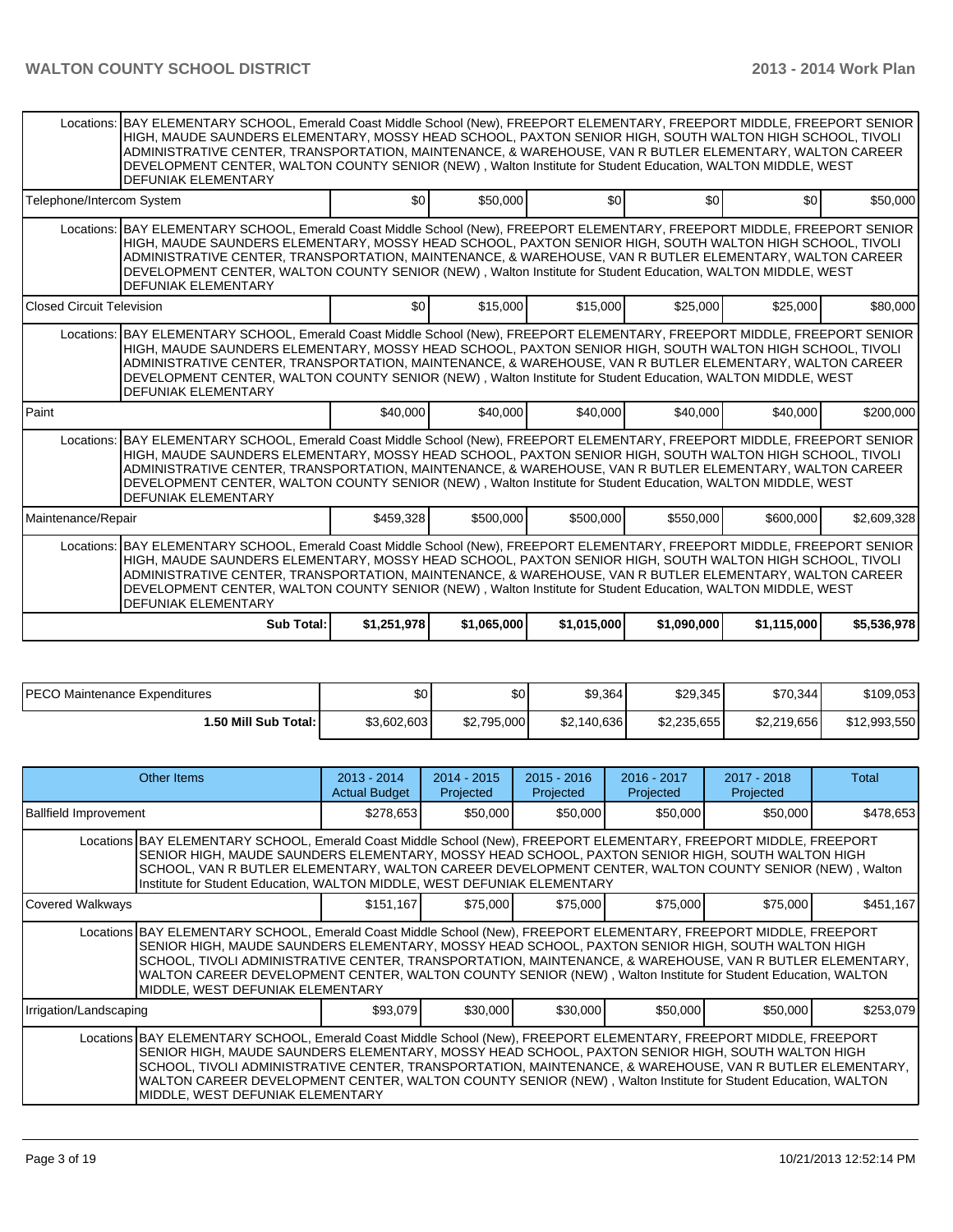| Storage Buildings              |                                                                                                                                                                                                                                                                                                                                                                                                                                                                                        | \$42,841    | \$50,000    | \$50,000    | \$50,000         | \$50,000    | \$242,841    |  |  |
|--------------------------------|----------------------------------------------------------------------------------------------------------------------------------------------------------------------------------------------------------------------------------------------------------------------------------------------------------------------------------------------------------------------------------------------------------------------------------------------------------------------------------------|-------------|-------------|-------------|------------------|-------------|--------------|--|--|
|                                | Locations BAY ELEMENTARY SCHOOL, Emerald Coast Middle School (New), FREEPORT ELEMENTARY, FREEPORT MIDDLE, FREEPORT<br>SENIOR HIGH, MAUDE SAUNDERS ELEMENTARY, MOSSY HEAD SCHOOL, PAXTON SENIOR HIGH, SOUTH WALTON HIGH<br>SCHOOL, TIVOLI ADMINISTRATIVE CENTER, TRANSPORTATION, MAINTENANCE, & WAREHOUSE, VAN R BUTLER ELEMENTARY,<br>WALTON CAREER DEVELOPMENT CENTER, WALTON COUNTY SENIOR (NEW), Walton Institute for Student Education, WALTON<br>MIDDLE, WEST DEFUNIAK ELEMENTARY |             |             |             |                  |             |              |  |  |
| ADA                            |                                                                                                                                                                                                                                                                                                                                                                                                                                                                                        | \$151,012   | \$100,000   | \$50,000    | \$50,000         | \$50,000    | \$401,012    |  |  |
|                                | Locations BAY ELEMENTARY SCHOOL, Emerald Coast Middle School (New), FREEPORT ELEMENTARY, FREEPORT MIDDLE, FREEPORT<br>SENIOR HIGH, MAUDE SAUNDERS ELEMENTARY, MOSSY HEAD SCHOOL, PAXTON SENIOR HIGH, SOUTH WALTON HIGH<br>SCHOOL, TIVOLI ADMINISTRATIVE CENTER, TRANSPORTATION, MAINTENANCE, & WAREHOUSE, VAN R BUTLER ELEMENTARY,<br>WALTON CAREER DEVELOPMENT CENTER, WALTON COUNTY SENIOR (NEW), Walton Institute for Student Education, WALTON<br>MIDDLE, WEST DEFUNIAK ELEMENTARY |             |             |             |                  |             |              |  |  |
| <b>Energy Conservation</b>     |                                                                                                                                                                                                                                                                                                                                                                                                                                                                                        | \$215,660   | \$100,000   | \$100,000   | \$100,000        | \$100,000   | \$615,660    |  |  |
|                                | Locations BAY ELEMENTARY SCHOOL, Emerald Coast Middle School (New), FREEPORT ELEMENTARY, FREEPORT MIDDLE, FREEPORT<br>SENIOR HIGH, MAUDE SAUNDERS ELEMENTARY, MOSSY HEAD SCHOOL, PAXTON SENIOR HIGH, SOUTH WALTON HIGH<br>SCHOOL, TIVOLI ADMINISTRATIVE CENTER, TRANSPORTATION, MAINTENANCE, & WAREHOUSE, VAN R BUTLER ELEMENTARY,<br>WALTON CAREER DEVELOPMENT CENTER, WALTON COUNTY SENIOR (NEW), Walton Institute for Student Education, WALTON<br>MIDDLE, WEST DEFUNIAK ELEMENTARY |             |             |             |                  |             |              |  |  |
| <b>Technology Maintenance</b>  |                                                                                                                                                                                                                                                                                                                                                                                                                                                                                        | \$115,000   | \$125,000   | \$130,000   | \$150,000        | \$150,000   | \$670,000    |  |  |
|                                | Locations BAY ELEMENTARY SCHOOL, FREEPORT ELEMENTARY, FREEPORT MIDDLE, FREEPORT SENIOR HIGH, MAUDE SAUNDERS<br>ELEMENTARY, MOSSY HEAD SCHOOL, PAXTON SENIOR HIGH, SOUTH WALTON HIGH SCHOOL, TIVOLI ADMINISTRATIVE<br>CENTER, TRANSPORTATION, MAINTENANCE, & WAREHOUSE, VAN R BUTLER ELEMENTARY, WALTON CAREER DEVELOPMENT<br>CENTER, Walton Institute for Student Education, WALTON MIDDLE, WEST DEFUNIAK ELEMENTARY                                                                   |             |             |             |                  |             |              |  |  |
| Site Drainage Improvements     |                                                                                                                                                                                                                                                                                                                                                                                                                                                                                        | \$105,621   | \$50,000    | \$50,000    | \$50,000         | \$50,000    | \$305,621    |  |  |
|                                | Locations BAY ELEMENTARY SCHOOL, Emerald Coast Middle School (New), FREEPORT ELEMENTARY, FREEPORT MIDDLE, FREEPORT<br>SENIOR HIGH, MAUDE SAUNDERS ELEMENTARY, MOSSY HEAD SCHOOL, PAXTON SENIOR HIGH, SOUTH WALTON HIGH<br>SCHOOL, TIVOLI ADMINISTRATIVE CENTER, TRANSPORTATION, MAINTENANCE, & WAREHOUSE, VAN R BUTLER ELEMENTARY,<br>WALTON CAREER DEVELOPMENT CENTER, WALTON COUNTY SENIOR (NEW), Walton Institute for Student Education, WALTON<br>MIDDLE, WEST DEFUNIAK ELEMENTARY |             |             |             |                  |             |              |  |  |
| Paving                         |                                                                                                                                                                                                                                                                                                                                                                                                                                                                                        | \$100,000   | \$100,000   | \$100,000   | \$100,000        | \$100,000   | \$500,000    |  |  |
|                                | Locations BAY ELEMENTARY SCHOOL, Emerald Coast Middle School (New), FREEPORT ELEMENTARY, FREEPORT MIDDLE, FREEPORT<br>SENIOR HIGH, MAUDE SAUNDERS ELEMENTARY, MOSSY HEAD SCHOOL, PAXTON SENIOR HIGH, SOUTH WALTON HIGH<br>SCHOOL, TIVOLI ADMINISTRATIVE CENTER, TRANSPORTATION, MAINTENANCE, & WAREHOUSE, VAN R BUTLER ELEMENTARY,<br>WALTON CAREER DEVELOPMENT CENTER, WALTON COUNTY SENIOR (NEW), Walton Institute for Student Education, WALTON<br>MIDDLE, WEST DEFUNIAK ELEMENTARY |             |             |             |                  |             |              |  |  |
| Paxton Site Drainage and Track |                                                                                                                                                                                                                                                                                                                                                                                                                                                                                        | \$250,000   | \$50,000    | \$0         | \$0              | \$0         | \$300,000    |  |  |
|                                | Locations PAXTON SENIOR HIGH                                                                                                                                                                                                                                                                                                                                                                                                                                                           |             |             |             |                  |             |              |  |  |
| <b>Bay Window Replacement</b>  |                                                                                                                                                                                                                                                                                                                                                                                                                                                                                        | \$347,592   | \$0]        | \$0         | \$0 <sub>1</sub> | \$0         | \$347,592    |  |  |
|                                | Locations BAY ELEMENTARY SCHOOL                                                                                                                                                                                                                                                                                                                                                                                                                                                        |             |             |             |                  |             |              |  |  |
| Safety & Security              |                                                                                                                                                                                                                                                                                                                                                                                                                                                                                        | \$500,000   | \$1,000,000 | \$500,000   | \$500,000        | \$500,000   | \$3,000,000  |  |  |
|                                | Locations BAY ELEMENTARY SCHOOL, Emerald Coast Middle School (New), FREEPORT ELEMENTARY, FREEPORT MIDDLE, FREEPORT<br>SENIOR HIGH, MAUDE SAUNDERS ELEMENTARY, MOSSY HEAD SCHOOL, PAXTON SENIOR HIGH, SOUTH WALTON HIGH<br>SCHOOL, TIVOLI ADMINISTRATIVE CENTER, TRANSPORTATION, MAINTENANCE, & WAREHOUSE, VAN R BUTLER ELEMENTARY,<br>WALTON CAREER DEVELOPMENT CENTER, WALTON COUNTY SENIOR (NEW), Walton Institute for Student Education, WALTON<br>MIDDLE, WEST DEFUNIAK ELEMENTARY |             |             |             |                  |             |              |  |  |
|                                | Total:                                                                                                                                                                                                                                                                                                                                                                                                                                                                                 | \$3,602,603 | \$2,795,000 | \$2,150,000 | \$2,265,000      | \$2,290,000 | \$13,102,603 |  |  |

## **Local 1.50 Mill Expenditure For Maintenance, Repair and Renovation**

Anticipated expenditures expected from local funding sources over the years covered by the current work plan.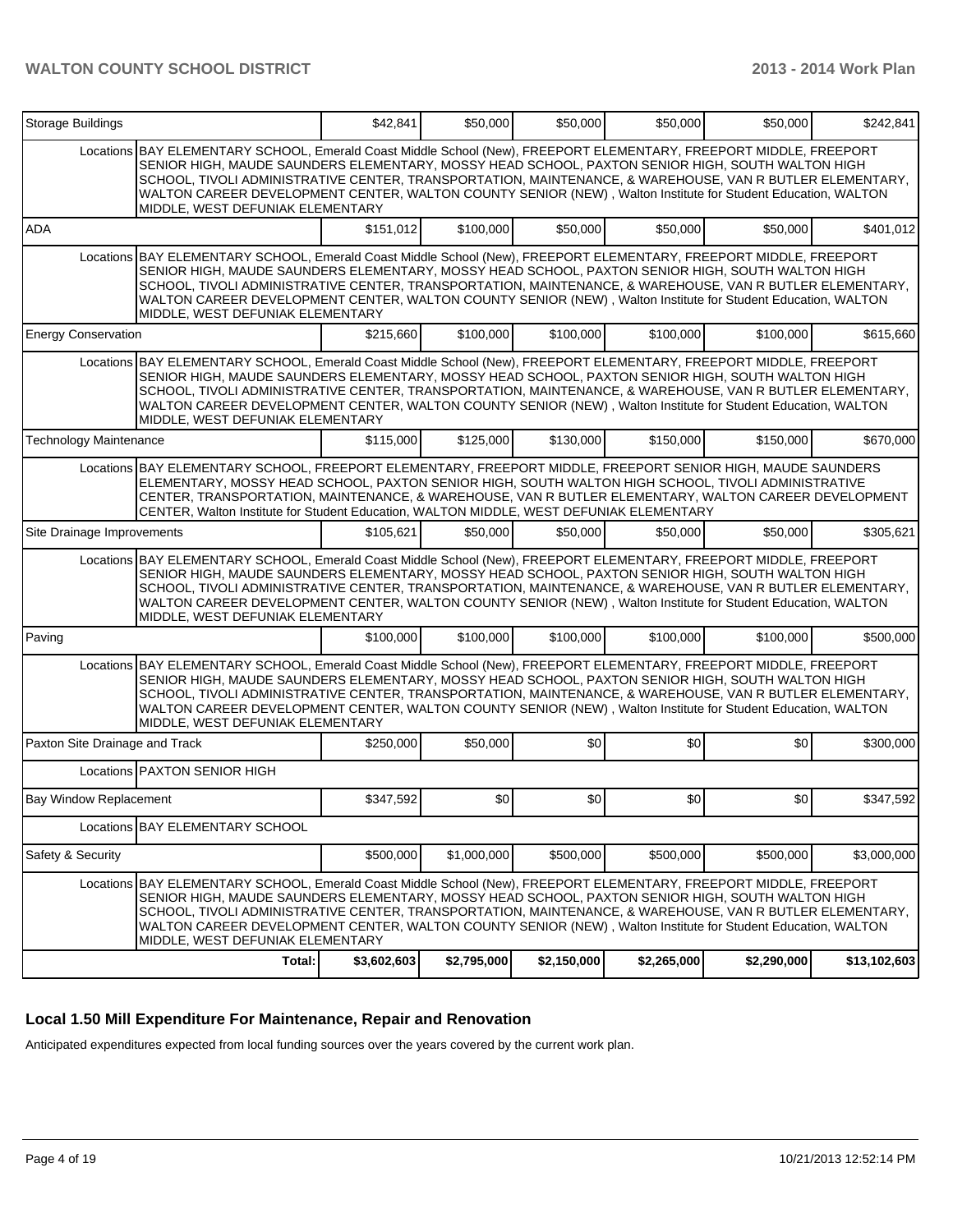## **WALTON COUNTY SCHOOL DISTRICT 2013 - 2014 Work Plan**

| Item                                                         | 2013 - 2014<br><b>Actual Budget</b> | $2014 - 2015$<br>Projected | $2015 - 2016$<br>Projected | 2016 - 2017<br>Projected | 2017 - 2018<br>Projected | <b>Total</b> |
|--------------------------------------------------------------|-------------------------------------|----------------------------|----------------------------|--------------------------|--------------------------|--------------|
| Remaining Maint and Repair from 1.5 Mills                    | \$3,602,603                         | \$2,795,000                | \$2,140,636                | \$2,235,655              | \$2,219,656              | \$12,993,550 |
| Maintenance/Repair Salaries                                  | \$1,195,000                         | \$1,350,000                | \$1,350,000                | \$1,350,000              | \$1,350,000              | \$6,595,000  |
| <b>School Bus Purchases</b>                                  | \$1,500,000                         | \$850,000                  | \$850,000                  | \$1,000,000              | \$1,000,000              | \$5,200,000  |
| <b>Other Vehicle Purchases</b>                               | \$211,273                           | \$75,000                   | \$75,000                   | \$75,000                 | \$75,000                 | \$511,273    |
| <b>Capital Outlay Equipment</b>                              | \$1,244,586                         | \$420,000                  | \$450,000                  | \$500,000                | \$500,000                | \$3,114,586  |
| <b>Rent/Lease Payments</b>                                   | \$150,000                           | \$160,000                  | \$160,000                  | \$165,000                | \$165,000                | \$800,000    |
| <b>COP Debt Service</b>                                      | \$3,200,000                         | \$3,200,000                | \$3,200,000                | \$3,200,000              | \$3,200,000              | \$16,000,000 |
| Rent/Lease Relocatables                                      | \$183,286                           | \$250,000                  | \$250,000                  | \$250,000                | \$250,000                | \$1,183,286  |
| <b>Environmental Problems</b>                                | \$0                                 | \$50,000                   | \$50,000                   | \$50,000                 | \$50,000                 | \$200,000    |
| s.1011.14 Debt Service                                       | \$0                                 | \$285,000                  | \$13,968                   | \$250,000                | \$250,000                | \$798,968    |
| <b>Special Facilities Construction Account</b>               | \$0                                 | \$0                        | \$0                        | \$0                      | \$0                      | \$0          |
| Premiums for Property Casualty Insurance - 1011.71<br>(4a,b) | \$700,000                           | \$750,000                  | \$800,000                  | \$800,000                | \$800,000                | \$3,850,000  |
| Qualified School Construction Bonds (QSCB)                   | \$0                                 | \$0                        | \$0                        | \$0                      | \$0                      | \$0          |
| Qualified Zone Academy Bonds (QZAB)                          | \$0                                 | \$0                        | \$0                        | \$0                      | \$0                      | \$0          |
| <b>Enterprise Resource Software</b>                          | \$100,000                           | \$120,000                  | \$120,000                  | \$130,000                | \$130,000                | \$600,000    |
| <b>Local Expenditure Totals:</b>                             | \$12,086,748                        | \$10,305,000               | \$9,459,604                | \$10,005,655             | \$9,989,656              | \$51,846,663 |
| DAVABUS                                                      |                                     |                            |                            |                          |                          |              |

# **Revenue**

### **1.50 Mill Revenue Source**

Schedule of Estimated Capital Outlay Revenue from each currently approved source which is estimated to be available for expenditures on the projects included in the tentative district facilities work program. All amounts are NET after considering carryover balances, interest earned, new COP's, 1011.14 and 1011.15 loans, etc. Districts cannot use 1.5-Mill funds for salaries except for those explicitly associated with maintenance/repair projects. (1011.71 (5), F.S.)

| Item                                                                                | Fund | 2013 - 2014<br><b>Actual Value</b> | 2014 - 2015<br>Projected | $2015 - 2016$<br>Projected | $2016 - 2017$<br>Projected | $2017 - 2018$<br>Projected | Total            |
|-------------------------------------------------------------------------------------|------|------------------------------------|--------------------------|----------------------------|----------------------------|----------------------------|------------------|
| (1) Non-exempt property<br>lassessed valuation                                      |      | \$11,899,607,666                   | \$12,078,000,000         | \$12,259,000,000           | \$12,803,099,964           | \$13,573,921,724           | \$62,613,629,354 |
| $(2)$ The Millege projected for<br>discretionary capital outlay per<br>ls.1011.71   |      | 1.39                               | 1.39                     | 1.39                       | 1.39                       | 1.39                       |                  |
| $(3)$ Full value of the 1.50-Mill<br>discretionary capital outlay per<br>ls.1011.71 |      | \$19,991,341                       | \$20,291,040             | \$20,595,120               | \$21,509,208               | \$22,804,188               | \$105,190,897    |
| $(4)$ Value of the portion of the 1.50<br>-Mill ACTUALLY levied                     | 370  | \$15,913,107                       | \$16,151,668             | \$16,393,716               | \$17,121,330               | \$18,152,134               | \$83,731,955     |
| $(5)$ Difference of lines $(3)$ and $(4)$                                           |      | \$4,078,234                        | \$4,139,372              | \$4,201,404                | \$4,387,878                | \$4.652.054                | \$21,458,942     |

## **PECO Revenue Source**

The figure in the row designated "PECO Maintenance" will be subtracted from funds available for new construction because PECO maintenance dollars cannot be used for new construction.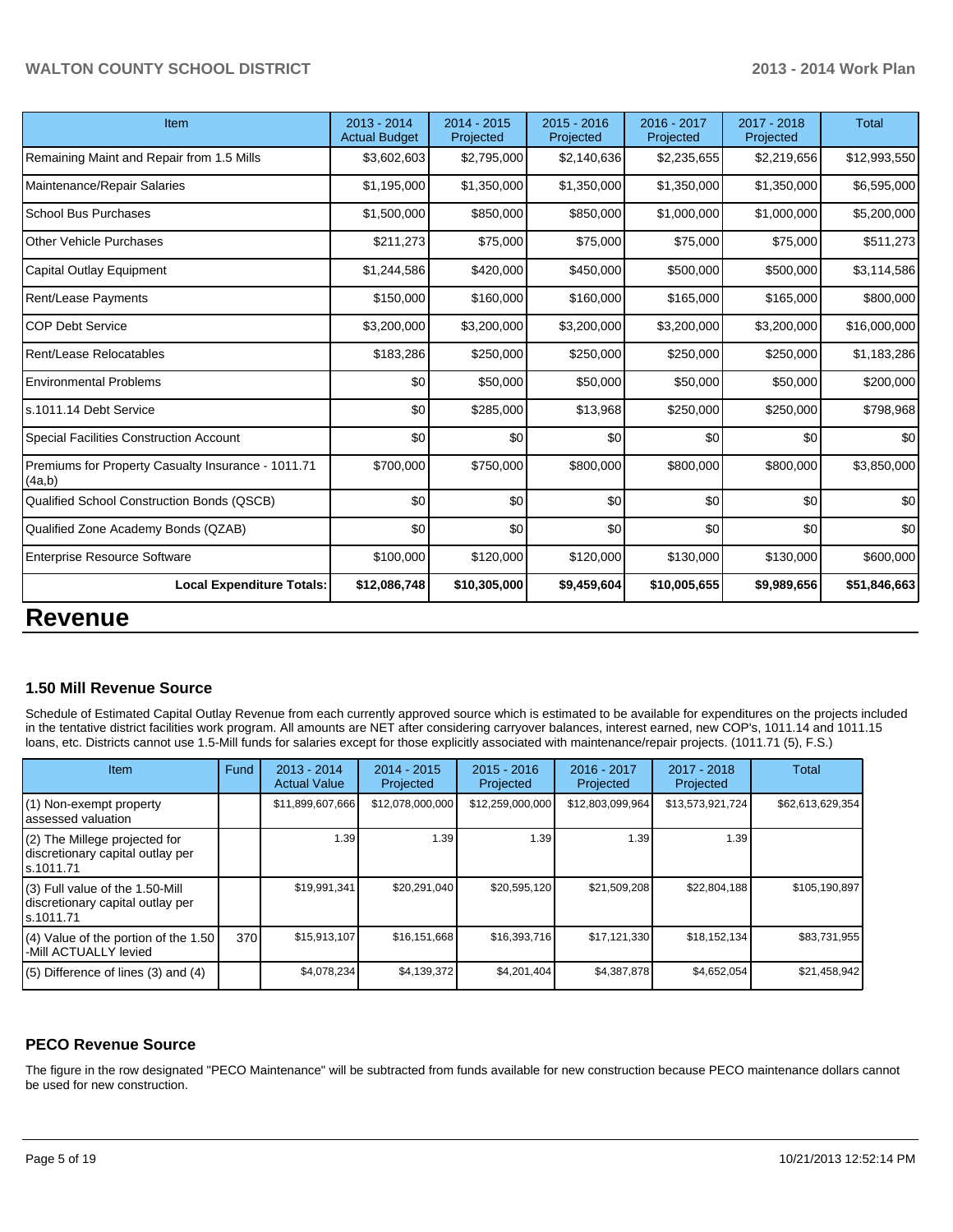| <b>Item</b>                   | Fund | $2013 - 2014$<br><b>Actual Budget</b> | $2014 - 2015$<br>Projected | $2015 - 2016$<br>Projected | 2016 - 2017<br>Projected | 2017 - 2018<br>Projected | Total     |
|-------------------------------|------|---------------------------------------|----------------------------|----------------------------|--------------------------|--------------------------|-----------|
| PECO New Construction         | 340  | \$0 <sub>1</sub>                      | \$0                        | \$0                        | \$0                      | \$0 <sub>1</sub>         | \$0       |
| PECO Maintenance Expenditures |      | \$0 <sub>1</sub>                      | \$0                        | \$9,364                    | \$29,345                 | \$70,344                 | \$109,053 |
|                               |      | \$0                                   | \$0                        | \$9,364                    | \$29,345                 | \$70,344                 | \$109,053 |

# **CO & DS Revenue Source**

Revenue from Capital Outlay and Debt Service funds.

| <b>Item</b>                                      | Fund | $2013 - 2014$<br><b>Actual Budget</b> | $2014 - 2015$<br>Projected | $2015 - 2016$<br>Projected | $2016 - 2017$<br>Projected | $2017 - 2018$<br>Projected | Total     |
|--------------------------------------------------|------|---------------------------------------|----------------------------|----------------------------|----------------------------|----------------------------|-----------|
| ICO & DS Cash Flow-through<br><b>Distributed</b> | 360  | \$104.914                             | \$104.914                  | \$104.914                  | \$104.914                  | \$104.914                  | \$524,570 |
| ICO & DS Interest on<br>Undistributed CO         | 360  | \$2,251                               | \$2,251                    | \$2,251                    | \$2.251                    | \$2.251                    | \$11,255  |
|                                                  |      | \$107,165                             | \$107.165                  | \$107.165                  | \$107.165                  | \$107,165                  | \$535,825 |

### **Fair Share Revenue Source**

All legally binding commitments for proportionate fair-share mitigation for impacts on public school facilities must be included in the 5-year district work program.

Nothing reported for this section.

#### **Sales Surtax Referendum**

Specific information about any referendum for a 1-cent or ½-cent surtax referendum during the previous year.

No **Did the school district hold a surtax referendum during the past fiscal year 2012 - 2013?**

## **Additional Revenue Source**

Any additional revenue sources

| <b>Item</b>                                                                                            | $2013 - 2014$<br><b>Actual Value</b> | $2014 - 2015$<br>Projected | $2015 - 2016$<br>Projected | $2016 - 2017$<br>Projected | $2017 - 2018$<br>Projected | Total       |
|--------------------------------------------------------------------------------------------------------|--------------------------------------|----------------------------|----------------------------|----------------------------|----------------------------|-------------|
| Proceeds from a s.1011.14/15 F.S. Loans                                                                | \$0                                  | \$2,223,185                | \$732.192                  | \$868,309                  | \$0                        | \$3,823,686 |
| District Bonds - Voted local bond<br>referendum proceeds per s.9, Art VII<br><b>State Constitution</b> | \$0 <sub>1</sub>                     | \$0                        | \$0                        | \$0                        | \$0                        | \$0         |
| Proceeds from Special Act Bonds                                                                        | \$0                                  | \$0 <sub>1</sub>           | \$0                        | \$0                        | \$0                        | \$0         |
| <b>IEstimated Revenue from CO &amp; DS Bond</b><br><b>I</b> Sale                                       | \$0                                  | \$0                        | \$0                        | \$0                        | \$0                        | \$0         |
| Proceeds from Voted Capital<br>Improvements millage                                                    | \$0 <sub>1</sub>                     | \$0                        | \$0                        | \$0                        | \$0                        | \$0         |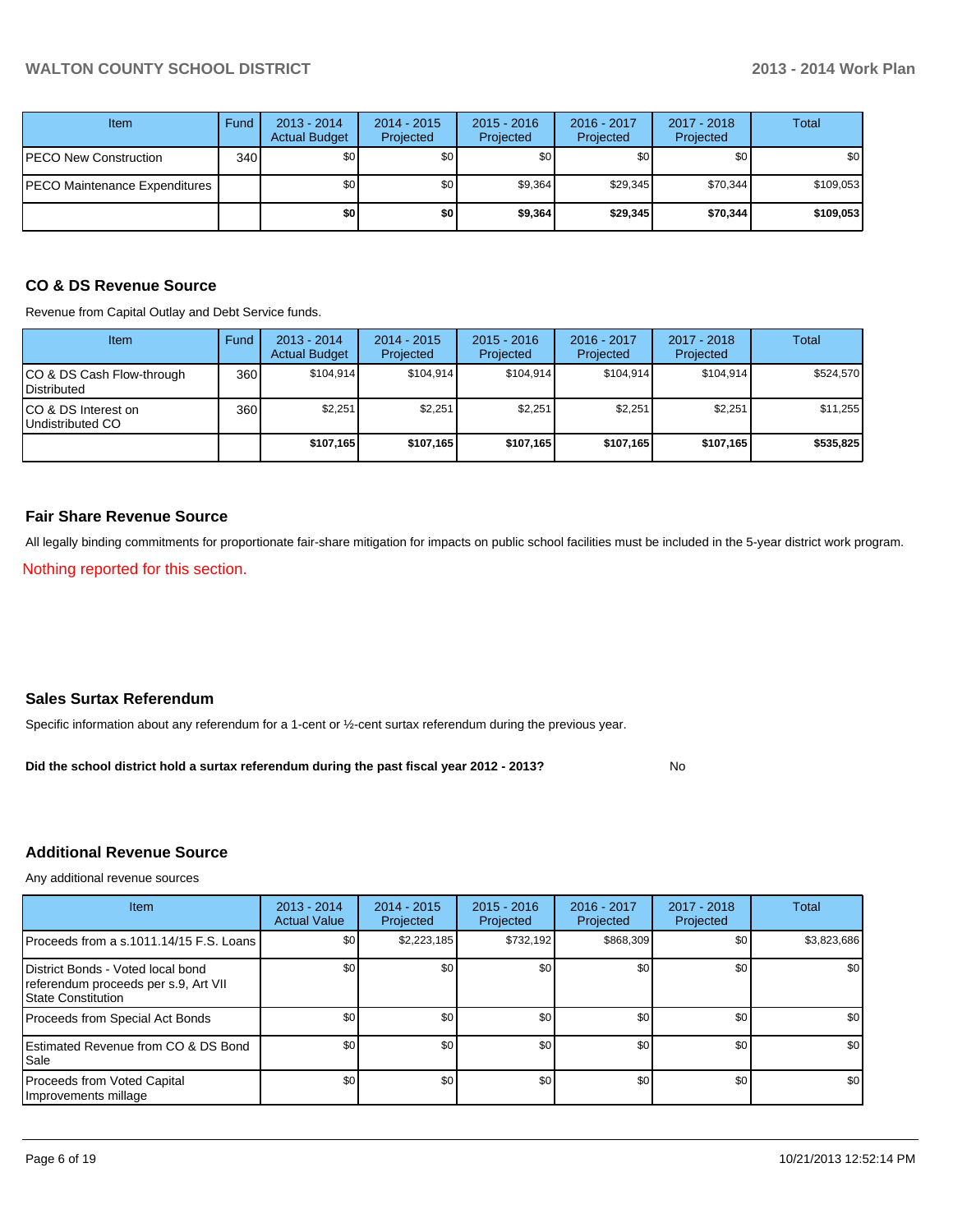# **WALTON COUNTY SCHOOL DISTRICT 2013 - 2014 Work Plan**

| Other Revenue for Other Capital Projects                                                                                  | \$0          | \$0          | \$0       | \$0       | \$0 | \$0          |
|---------------------------------------------------------------------------------------------------------------------------|--------------|--------------|-----------|-----------|-----|--------------|
| Proceeds from 1/2 cent sales surtax<br>authorized by school board                                                         | \$0          | \$0          | \$0       | \$0       | \$0 | \$0          |
| Proceeds from local governmental<br>infrastructure sales surtax                                                           | \$0          | \$0          | \$0       | \$0       | \$0 | \$0          |
| Proceeds from Certificates of<br>Participation (COP's) Sale                                                               | \$0          | \$20,497,982 | \$0       | \$0       | \$0 | \$20,497,982 |
| Classrooms First Bond proceeds amount<br>authorized in FY 1997-98                                                         | \$0          | \$0          | \$0       | \$0       | \$0 | \$0          |
| <b>Classrooms for Kids</b>                                                                                                | \$0          | \$0          | \$0       | \$0       | \$0 | \$0          |
| <b>District Equity Recognition</b>                                                                                        | \$0          | \$0          | \$0       | \$0       | \$0 | \$0          |
| <b>Federal Grants</b>                                                                                                     | \$0          | \$0          | \$0       | \$0       | \$0 | \$0          |
| Proportionate share mitigation (actual<br>cash revenue only, not in kind donations)                                       | \$0          | \$0          | \$0       | \$0       | \$0 | \$0          |
| Impact fees received                                                                                                      | \$0          | \$0          | \$0       | \$0       | \$0 | \$0          |
| Private donations                                                                                                         | \$0          | \$0          | \$0       | \$0       | \$0 | \$0          |
| Grants from local governments or not-for-<br>profit organizations                                                         | \$0          | \$0          | \$0       | \$0       | \$0 | \$0          |
| Interest, Including Profit On Investment                                                                                  | \$50,000     | \$100,000    | \$100,000 | \$0       | \$0 | \$250,000    |
| Revenue from Bonds pledging proceeds<br>from 1 cent or 1/2 cent Sales Surtax                                              | \$0          | \$0          | \$0       | \$0       | \$0 | \$0          |
| <b>Total Fund Balance Carried Forward</b>                                                                                 | \$10,498,881 | \$0          | \$0       | \$0       | \$0 | \$10,498,881 |
| General Capital Outlay Obligated Fund<br><b>Balance Carried Forward From Total</b><br><b>Fund Balance Carried Forward</b> | \$0          | \$0          | \$0       | \$0       | \$0 | \$0          |
| <b>Special Facilities Construction Account</b>                                                                            | \$0          | \$0          | \$0       | \$0       | \$0 | \$0          |
| One Cent - 1/2 Cent Sales Surtax Debt<br>Service From Total Fund Balance Carried<br>Forward                               | \$0          | \$0          | \$0       | \$0       | \$0 | \$0          |
| Capital Outlay Projects Funds Balance<br><b>Carried Forward From Total Fund</b><br><b>Balance Carried Forward</b>         | \$0          | \$0          | \$0       | \$0       | \$0 | \$0          |
| <b>Subtotal</b>                                                                                                           | \$10,548,881 | \$22,821,167 | \$832,192 | \$868,309 | \$0 | \$35,070,549 |

# **Total Revenue Summary**

| <b>Item Name</b>                                                | 2013 - 2014<br><b>Budget</b> | 2014 - 2015<br>Projected | $2015 - 2016$<br>Projected | $2016 - 2017$<br>Projected | $2017 - 2018$<br>Projected | <b>Five Year Total</b> |
|-----------------------------------------------------------------|------------------------------|--------------------------|----------------------------|----------------------------|----------------------------|------------------------|
| Local 1.5 Mill Discretionary Capital Outlay<br><b>I</b> Revenue | \$15,913,107                 | \$16, 151, 668           | \$16,393,716               | \$17,121,330               | \$18,152,134               | \$83,731,955           |
| IPECO and 1.5 Mill Maint and Other 1.5<br>Mill Expenditures     | (\$12,086,748)               | (\$10,305,000)           | (\$9,459,604)              | (\$10,005,655)             | (S9,989,656)               | (\$51,846,663)         |
| IPECO Maintenance Revenue                                       | \$0                          | \$0                      | \$9,364                    | \$29,345                   | \$70,344                   | \$109,053              |
| Available 1.50 Mill for New l<br>l Construction                 | \$3,826,359                  | \$5.846.668              | \$6.934.112                | \$7,115,675                | \$8,162,478                | \$31,885,292           |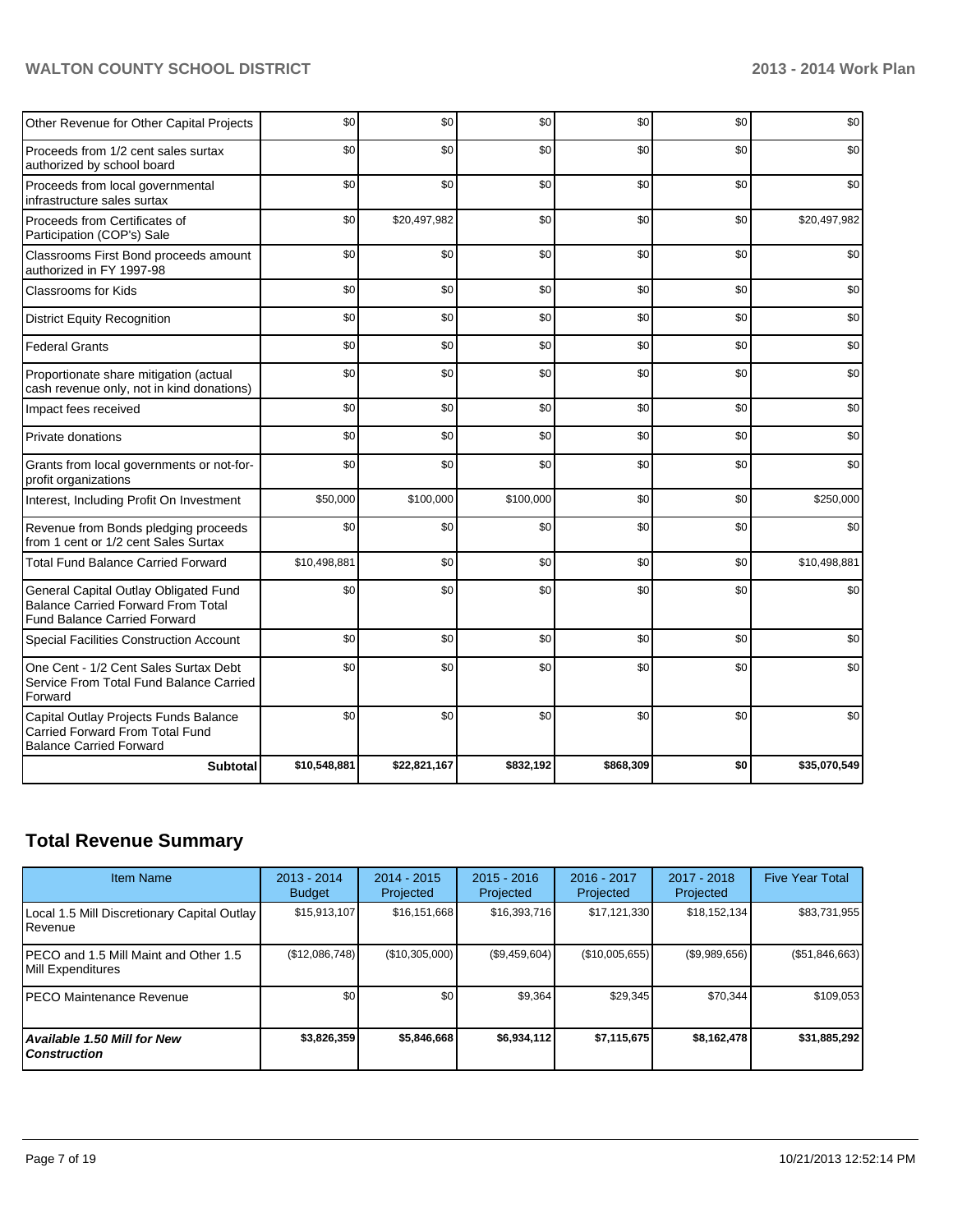| <b>Item Name</b>                 | 2013 - 2014<br><b>Budget</b> | 2014 - 2015<br>Projected | $2015 - 2016$<br>Projected | 2016 - 2017<br>Projected | 2017 - 2018<br>Projected | <b>Five Year Total</b> |
|----------------------------------|------------------------------|--------------------------|----------------------------|--------------------------|--------------------------|------------------------|
| CO & DS Revenue                  | \$107,165                    | \$107,165                | \$107,165                  | \$107,165                | \$107,165                | \$535,825              |
| PECO New Construction Revenue    | \$0                          | \$0 <sub>1</sub>         | \$0                        | \$0 <sub>1</sub>         | \$0                      | \$0                    |
| <b>Other/Additional Revenue</b>  | \$10,548,881                 | \$22,821,167             | \$832,192                  | \$868,309                | \$0 <sub>1</sub>         | \$35,070,549           |
| <b>Total Additional Revenuel</b> | \$10,656,046                 | \$22,928,332             | \$939,357                  | \$975,474                | \$107,165                | \$35,606,374           |
| <b>Total Available Revenue</b>   | \$14,482,405                 | \$28,775,000             | \$7,873,469                | \$8,091,149              | \$8,269,643              | \$67,491,666           |

# **Project Schedules**

# **Capacity Project Schedules**

A schedule of capital outlay projects necessary to ensure the availability of satisfactory classrooms for the projected student enrollment in K-12 programs.

| <b>Project Description</b>                                                   | Location                  |                          | 2013 - 2014 | 2014 - 2015 | 2015 - 2016 | 2016 - 2017 | 2017 - 2018 | <b>Total</b>    | Funded |
|------------------------------------------------------------------------------|---------------------------|--------------------------|-------------|-------------|-------------|-------------|-------------|-----------------|--------|
| <b>Freeport Elementary</b><br>Classroom Wing                                 | Location not<br>specified | Planned<br>Cost:         | \$0         | \$2,500,000 | \$0         | \$0         | \$0         | \$2,500,000 Yes |        |
|                                                                              |                           | <b>Student Stations:</b> | $\mathbf 0$ | 114         | $\mathbf 0$ | $\Omega$    | $\Omega$    | 114             |        |
|                                                                              |                           | <b>Total Classrooms:</b> | $\mathbf 0$ | 6           | $\mathbf 0$ | $\Omega$    | 0           | 6               |        |
|                                                                              |                           | Gross Sq Ft:             | 0           | 7,500       | $\mathbf 0$ | $\Omega$    | 0           | 7,500           |        |
| South Walton High<br>9th Grade Academy                                       | Location not<br>specified | Planned<br>Cost:         | \$0         | \$0         | \$3,500,000 | \$0         | \$0         | \$3,500,000 Yes |        |
|                                                                              |                           | <b>Student Stations:</b> | $\mathbf 0$ | $\Omega$    | 220         | $\Omega$    | 0           | 220             |        |
|                                                                              |                           | <b>Total Classrooms:</b> | $\mathbf 0$ | 0           | 10          | 0           | $\Omega$    | 10              |        |
|                                                                              | Gross Sq Ft:              |                          | $\mathbf 0$ | $\Omega$    | 20,000      | $\Omega$    | 0           | 20,000          |        |
| <b>Bay Elementary</b><br>School Pre-K Center,<br>New Cafeteria, ESE<br>Suite | Location not<br>specified | Planned<br>Cost:         | \$0         | \$0         | \$0         | \$2,000,000 | \$0         | \$2,000,000 Yes |        |
|                                                                              |                           | <b>Student Stations:</b> | $\mathbf 0$ | $\Omega$    | $\mathbf 0$ | 72          | 0           | 72              |        |
|                                                                              |                           | <b>Total Classrooms:</b> | 0           | $\Omega$    | $\mathbf 0$ |             | 0           |                 |        |
|                                                                              |                           | Gross Sq Ft:             | $\mathbf 0$ | $\Omega$    | $\Omega$    | 5,000       | 0           | 5,000           |        |
| Maude Saunders<br>Elementary<br>Classroom Wing                               | Location not<br>specified | Planned<br>Cost:         | \$0         | \$0         | \$150,000   | \$3,500,000 | \$0         | \$3,650,000 Yes |        |
|                                                                              |                           | <b>Student Stations:</b> | $\mathbf 0$ | $\Omega$    | $\mathbf 0$ | 112         | 0           | 112             |        |
|                                                                              |                           | <b>Total Classrooms:</b> | $\mathbf 0$ | $\Omega$    | $\mathbf 0$ | 14          | $\Omega$    | 14              |        |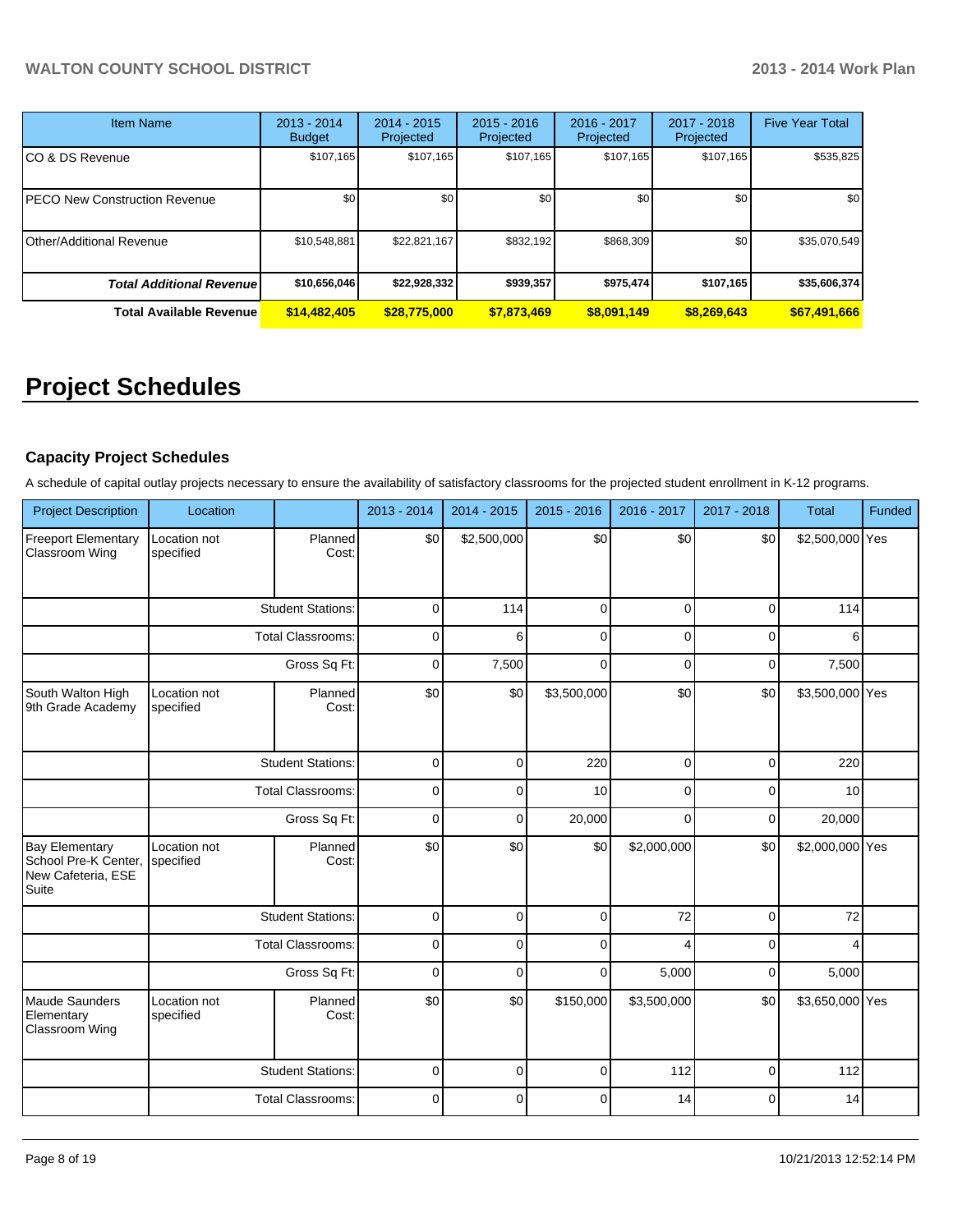|                                      |                                             | Gross Sq Ft:             | 0         |              | $\overline{0}$  | 5,000          | 0        | 5,000           |  |
|--------------------------------------|---------------------------------------------|--------------------------|-----------|--------------|-----------------|----------------|----------|-----------------|--|
| <b>Elementary School</b><br>Addition | <b>Emerald Coast</b><br>Middle School (New) | <b>Planned</b><br>Cost:  | \$250,000 | \$10,000,000 | \$10,000,000    | \$0            | \$0      | \$20,250,000 No |  |
|                                      |                                             | <b>Student Stations:</b> | $\Omega$  | U            | 540             | $\Omega$       | $\Omega$ | 540             |  |
|                                      |                                             | Total Classrooms:        | 0         | n            | 30 <sup>1</sup> | $\Omega$       | ∩        | 30              |  |
|                                      |                                             | Gross Sq Ft:             | 0         |              | 95,000          | 0              | $\Omega$ | 95,000          |  |
| New School Site<br>Hammock Bay       | Location not<br>specified                   | Planned<br>Cost:         | \$100,000 | \$10,000,000 | \$9,500,050     | \$0            | \$0      | \$19,600,050 No |  |
|                                      |                                             | <b>Student Stations:</b> | 0         |              | 997             | 0              | O        | 997             |  |
|                                      |                                             | <b>Total Classrooms:</b> | 0         | 0            | 44              | $\overline{0}$ | $\Omega$ | 44              |  |
|                                      |                                             | Gross Sq Ft:             | 0         | 0            | 142,000         | $\Omega$       | 0        | 142,000         |  |

| <b>Planned Cost:</b>     | \$350,000 | \$22,500,000 | \$23,150,050 | \$5,500,000 | \$0 | \$51,500,050 |
|--------------------------|-----------|--------------|--------------|-------------|-----|--------------|
| <b>Student Stations:</b> |           | 114          | 1,757        | 184         |     | 2,055        |
| <b>Total Classrooms:</b> |           |              | 84           | 18          |     | 108          |
| Gross Sq Ft:             |           | 7,500        | 257,000      | 10,000      |     | 274,500      |

# **Other Project Schedules**

Major renovations, remodeling, and additions of capital outlay projects that do not add capacity to schools.

| <b>Project Description</b>                                                          | Location                                              | $2013 - 2014$<br>Actual Budget | $2014 - 2015$<br>Projected | $2015 - 2016$<br>Projected | 2016 - 2017<br>Projected | $2017 - 2018$<br>Projected | Total            | Funded |
|-------------------------------------------------------------------------------------|-------------------------------------------------------|--------------------------------|----------------------------|----------------------------|--------------------------|----------------------------|------------------|--------|
| Freeport Middle School<br>Renovations/Site<br>Improvements                          | Location not specified                                | \$0                            | \$0                        | \$0                        | \$791,149                | \$0                        | \$791,149 Yes    |        |
| Paxton School Renovations<br>and Computer Labs                                      | <b>PAXTON SENIOR HIGH</b>                             | \$0                            | \$0                        | \$0                        | \$1,500,000              | \$0                        | \$1,500,000 Yes  |        |
| New Construction/Renovation                                                         | <b>WALTON MIDDLE</b>                                  | \$2,979,989                    | \$22,425,000               | \$2,073,469                | \$0                      | \$0                        | \$27,478,458 Yes |        |
| IWalton Athletic Field<br>Improvements with carry-<br>forward funds from new school | <b>WALTON COUNTY</b><br>SENIOR (NEW)                  | \$2,800,029                    | \$3,000,000                | \$1,500,000                | \$0                      | \$0                        | \$7,300,029 Yes  |        |
| Campus Master Planning --<br><b>A&amp;E Services</b>                                | Location not specified                                | \$220,996                      | \$150,000                  | \$150,000                  | \$300,000                | \$300,000                  | \$1,120,996 Yes  |        |
| New School Site Land<br>Purchase South/Central                                      | Location not specified                                | \$5,250,000                    | \$0                        | \$0                        | \$0                      | \$0                        | \$5,250,000 Yes  |        |
| <b>Freeport HS Transportation</b><br>Site                                           | TRANSPORTATION,<br>MAINTENANCE, &<br><b>WAREHOUSE</b> | \$500,000                      | \$700,000                  | \$500,000                  | \$0                      | \$0                        | \$1,700,000 Yes  |        |
| <b>Classroom Additions</b>                                                          | <b>FREEPORT</b><br><b>ELEMENTARY</b>                  | \$2,500,000                    | \$0                        | \$0                        | \$0                      | \$0                        | \$2,500,000 Yes  |        |
| Improvements with Carry-<br>Forward funds from New<br>School                        | <b>Emerald Coast Middle</b><br>School (New)           | \$231,391                      | \$0                        | \$0                        | \$0                      | \$0                        | \$231,391 Yes    |        |
| Computer Labs District Wide                                                         | Location not specified                                | \$0                            | \$0                        | \$0                        | \$0                      | \$6,000,000                | \$6,000,000 Yes  |        |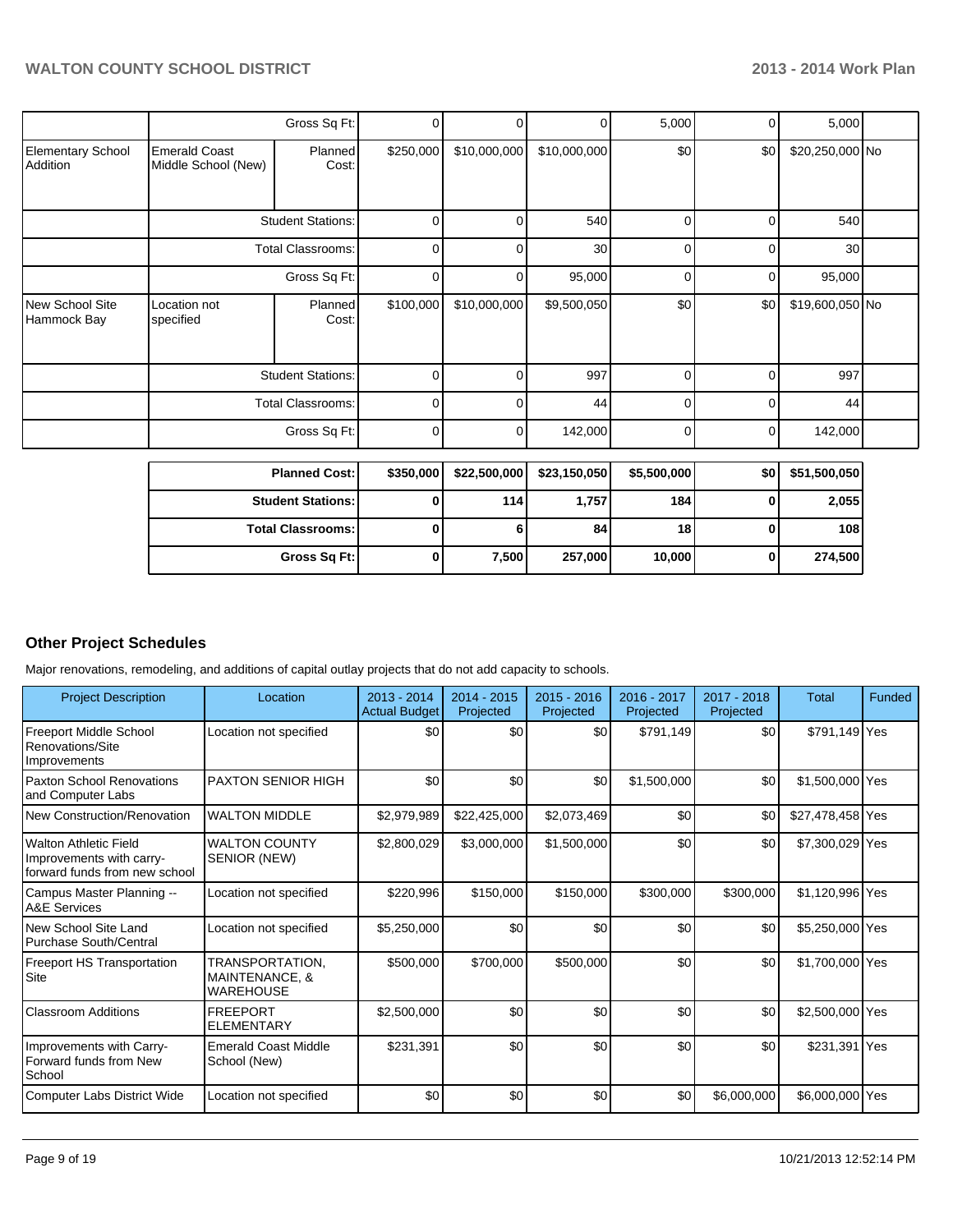| Computer and STEM<br>Technology Equipment | Location not specified | \$0          | \$0          | \$0         | ا 30        | \$1.969.643 | \$1.969.643 Yes            |  |
|-------------------------------------------|------------------------|--------------|--------------|-------------|-------------|-------------|----------------------------|--|
|                                           |                        | \$14.482.405 | \$26.275.000 | \$4.223.469 | \$2.591.149 |             | \$8,269,643   \$55,841,666 |  |

## **Additional Project Schedules**

Any projects that are not identified in the last approved educational plant survey.

| <b>Project Description</b>                           | Location                  | <b>Num</b> | $2013 - 2014$<br>Classroom   Actual Budget | $2014 - 2015$<br>Projected | $2015 - 2016$<br>Projected | 2016 - 2017<br>Projected | 2017 - 2018<br>Projected | <b>Total</b>   | Funded |
|------------------------------------------------------|---------------------------|------------|--------------------------------------------|----------------------------|----------------------------|--------------------------|--------------------------|----------------|--------|
| Technology<br>Improvements District<br><b>I</b> Wide | Location not<br>specified |            | \$1,000,000                                | \$0l                       | \$0                        | \$0                      | \$0                      | \$1,000,000 No |        |
|                                                      |                           |            | \$1,000,000                                | \$O                        | \$0                        | \$0                      | \$0                      | \$1,000,000    |        |

### **Non Funded Growth Management Project Schedules**

Schedule indicating which projects, due to planned development, that CANNOT be funded from current revenues projected over the next five years.

Nothing reported for this section.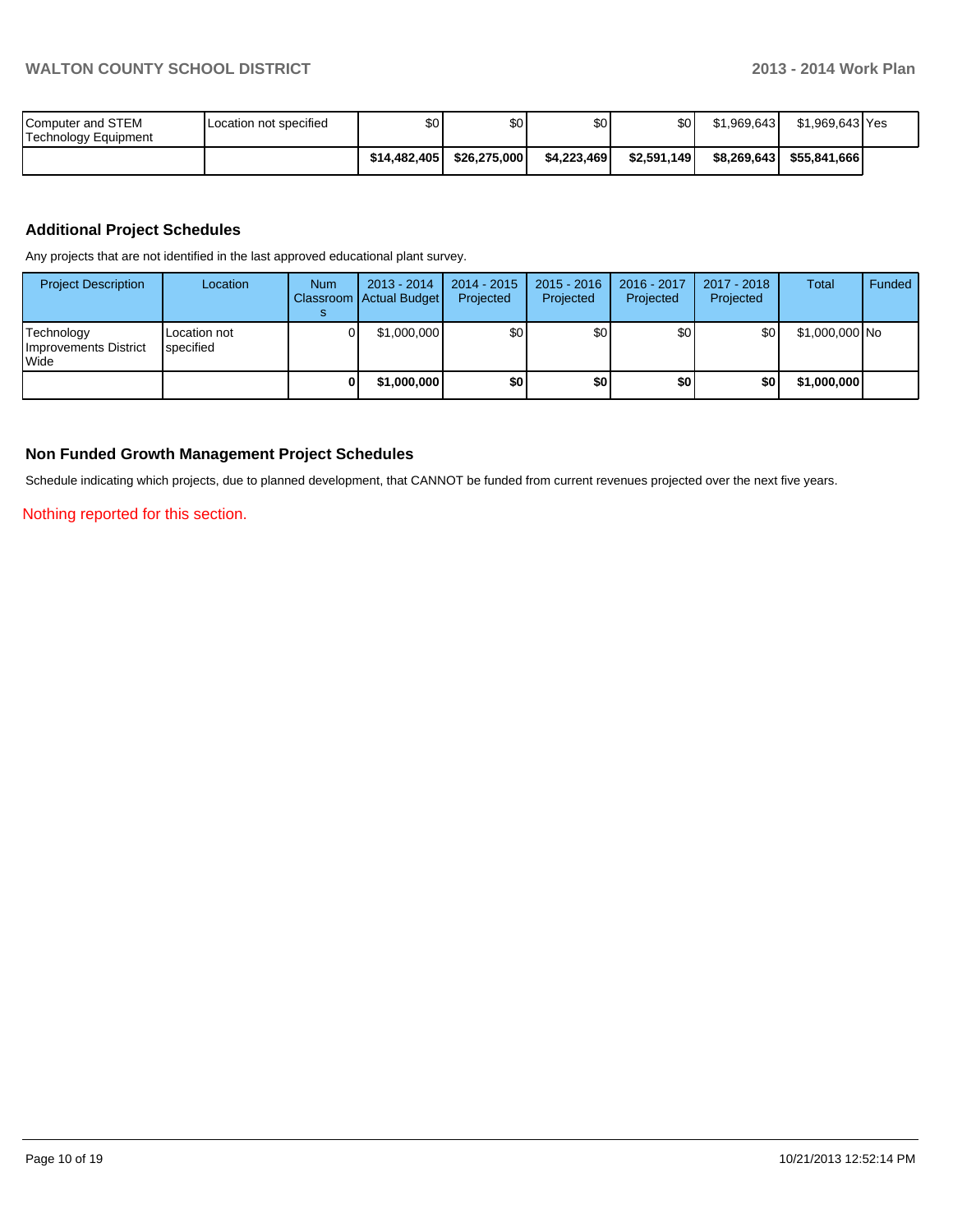# **Capacity Tracking**

| Location                                                    | $2013 -$<br><b>2014 Satis.</b><br>Stu. Sta. | Actual<br>$2013 -$<br><b>2014 FISH</b><br>Capacity | Actual<br>$2012 -$<br>2013<br><b>COFTE</b> | # Class<br><b>Rooms</b> | Actual<br>Average<br>$2013 -$<br>2014 Class<br><b>Size</b> | Actual<br>$2013 -$<br>2014<br><b>Utilization</b> | <b>New</b><br>Stu.<br>Capacity | <b>New</b><br>Rooms to<br>be<br>Added/Re<br>moved | Projected<br>$2017 -$<br>2018<br><b>COFTE</b> | Projected<br>$2017 -$<br>2018<br>Utilization | Projected<br>$2017 -$<br>2018 Class<br><b>Size</b> |
|-------------------------------------------------------------|---------------------------------------------|----------------------------------------------------|--------------------------------------------|-------------------------|------------------------------------------------------------|--------------------------------------------------|--------------------------------|---------------------------------------------------|-----------------------------------------------|----------------------------------------------|----------------------------------------------------|
| <b>WEST DEFUNIAK</b><br><b>ELEMENTARY</b>                   | 753                                         | 753                                                | 644                                        | 40                      | 16                                                         | 86.00 %                                          | $\Omega$                       | $\Omega$                                          | 707                                           | 94.00%                                       | 18                                                 |
| <b>PAXTON SENIOR HIGH</b>                                   | 948                                         | 853                                                | 614                                        | 43                      | 14                                                         | 72.00 %                                          | $\Omega$                       | $\Omega$                                          | 673                                           | 79.00 %                                      | 16                                                 |
| <b>FREEPORT MIDDLE</b>                                      | 775                                         | 697                                                | 428                                        | 34                      | 13                                                         | 61.00 %                                          | $\overline{0}$                 | $\Omega$                                          | 521                                           | 75.00 %                                      | 15                                                 |
| <b>BAY ELEMENTARY</b><br>SCHOOL                             | 340                                         | 340                                                | 298                                        | 18                      | 17                                                         | 88.00 %                                          | 24                             | 4                                                 | 340                                           | 93.00 %                                      | 15                                                 |
| <b>WALTON MIDDLE</b>                                        | 1,080                                       | 972                                                | 667                                        | 48                      | 14                                                         | 69.00 %                                          | $\Omega$                       | $\Omega$                                          | 760                                           | 78.00%                                       | 16                                                 |
| Walton Institute for<br><b>Student Education</b>            | 937                                         | 937                                                | 52                                         | 38                      | $\mathbf{1}$                                               | 6.00%                                            | $\Omega$                       | $\Omega$                                          | 144                                           | 15.00 %                                      | 4                                                  |
| <b>MOSSY HEAD SCHOOL</b>                                    | 549                                         | 549                                                | 304                                        | 29                      | 10 <sup>1</sup>                                            | 55.00 %                                          | $\Omega$                       | $\Omega$                                          | 396                                           | 72.00 %                                      | 14                                                 |
| <b>WALTON COUNTY</b><br>SENIOR (NEW)                        | 1,070                                       | 909                                                | 669                                        | 45                      | 15                                                         | 74.00 %                                          | $\Omega$                       | $\Omega$                                          | 762                                           | 84.00%                                       | 17                                                 |
| <b>Emerald Coast Middle</b><br>School (New)                 | 997                                         | 897                                                | 650                                        | 44                      | 15                                                         | 72.00 %                                          | $\Omega$                       | $\Omega$                                          | 743                                           | 83.00 %                                      | 17                                                 |
| <b>MAUDE SAUNDERS</b><br><b>ELEMENTARY</b>                  | 787                                         | 787                                                | 644                                        | 43                      | 15                                                         | 82.00 %                                          | $\Omega$                       | $\Omega$                                          | 697                                           | 89.00 %                                      | 16                                                 |
| <b>FREEPORT</b><br><b>ELEMENTARY</b>                        | 627                                         | 627                                                | 544                                        | 33                      | 16                                                         | 87.00 %                                          | 114                            | 6                                                 | 637                                           | 86.00%                                       | 16                                                 |
| <b>WALTON CAREER</b><br><b>DEVELOPMENT</b><br><b>CENTER</b> | 249                                         | 298                                                | 20                                         | 15                      |                                                            | 7.00 %                                           | $\Omega$                       | $\Omega$                                          | 163                                           | 55.00 %                                      | 11                                                 |
| <b>VAN R BUTLER</b><br><b>ELEMENTARY</b>                    | 1,055                                       | 1,055                                              | 884                                        | 53                      | 17                                                         | 84.00 %                                          | $\Omega$                       | $\Omega$                                          | 901                                           | 85.00 %                                      | 17                                                 |
| <b>FREEPORT SENIOR</b><br><b>HIGH</b>                       | 743                                         | 594                                                | 327                                        | 29                      | 11                                                         | 55.00 %                                          | $\Omega$                       | $\Omega$                                          | 420                                           | 71.00 %                                      | 14                                                 |
| <b>SOUTH WALTON HIGH</b><br><b>SCHOOL</b>                   | 741                                         | 592                                                | 526                                        | 29                      | 18                                                         | 89.00 %                                          | 220                            | 10                                                | 619                                           | 76.00 %                                      | 16                                                 |
|                                                             | 11.651                                      | 10.860                                             | 7,271                                      | 541                     | 13                                                         | 66.95 %                                          | 358                            | 20                                                | 8.483                                         | 75.62%                                       | 15                                                 |

The COFTE Projected Total (8,483) for 2017 - 2018 must match the Official Forecasted COFTE Total (8,483 ) for 2017 - 2018 before this section can be completed. In the event that the COFTE Projected Total does not match the Official forecasted COFTE, then the Balanced Projected COFTE Table should be used to balance COFTE.

| Projected COFTE for 2017 - 2018 |       | <b>Grade Level Type</b> | <b>Balanced Projected</b><br>COFTE for 2017 - 2018 |  |  |
|---------------------------------|-------|-------------------------|----------------------------------------------------|--|--|
| Elementary (PK-3)               | 3,014 |                         |                                                    |  |  |
| Middle (4-8)                    | 3,451 | Elementary (PK-3)       |                                                    |  |  |
| High (9-12)                     | 2,018 |                         |                                                    |  |  |
|                                 | 8,483 | Middle (4-8)            |                                                    |  |  |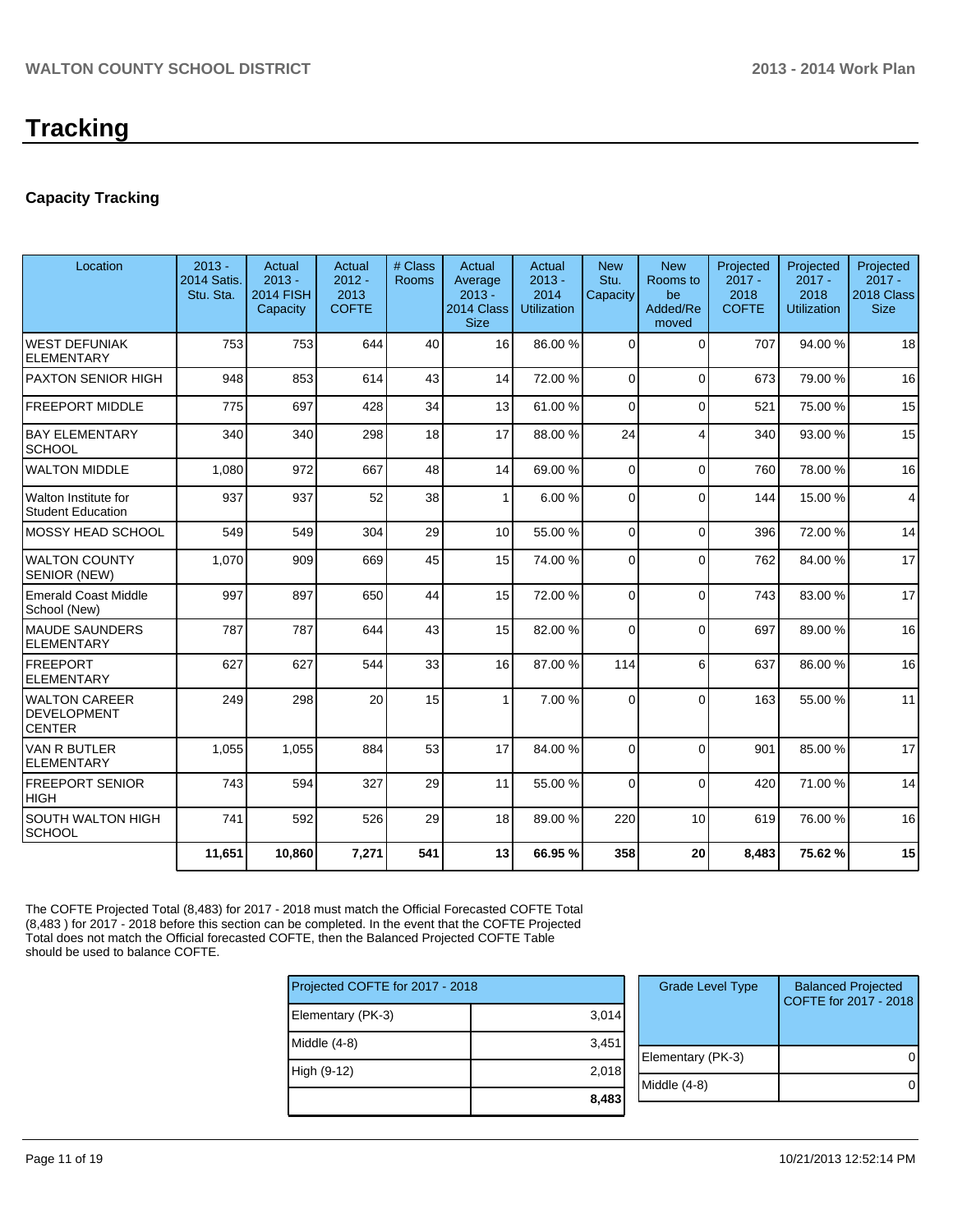| High (9-12) |       |
|-------------|-------|
|             | 8,483 |

#### **Relocatable Replacement**

Number of relocatable classrooms clearly identified and scheduled for replacement in the school board adopted financially feasible 5-year district work program.

| Location                               | 2013 - 2014   2014 - 2015   2015 - 2016   2016 - 2017   2017 - 2018 |  | Year 5 Total |
|----------------------------------------|---------------------------------------------------------------------|--|--------------|
| IMAUDE SAUNDERS ELEMENTARY             |                                                                     |  | 81           |
| IFREEPORT ELEMENTARY                   |                                                                     |  | 31           |
| <b>Total Relocatable Replacements:</b> |                                                                     |  | 11 I         |

#### **Charter Schools Tracking**

Information regarding the use of charter schools.

| Location-Type        | # Relocatable<br>units or<br>permanent<br>classrooms | Owner                            | Year Started or<br>Scheduled | <b>Student</b><br><b>Stations</b> | <b>Students</b><br>Enrolled | Years in<br>Contract | <b>Total Charter</b><br><b>Students</b><br>projected for<br>2017 - 2018 |
|----------------------|------------------------------------------------------|----------------------------------|------------------------------|-----------------------------------|-----------------------------|----------------------|-------------------------------------------------------------------------|
| DeFuniak Springs, FL |                                                      | 7 IRENTED<br><b>IRELOCATABLE</b> | 1999 <b>I</b>                | 126 I                             | 126                         | 15                   | 126                                                                     |
|                      |                                                      |                                  |                              | 126 l                             | 126                         |                      | 126                                                                     |

#### **Special Purpose Classrooms Tracking**

The number of classrooms that will be used for certain special purposes in the current year, by facility and type of classroom, that the district will, 1), not use for educational purposes, and 2), the co-teaching classrooms that are not open plan classrooms and will be used for educational purposes.

| School                               | <b>School Type</b> | # of Elementary<br>K-3 Classrooms | # of Middle 4-8<br><b>Classrooms</b> | # of High $9-12$<br><b>Classrooms</b> | # of $ESE$<br>Classrooms | # of Combo<br><b>Classrooms</b> | Total<br><b>Classrooms</b> |
|--------------------------------------|--------------------|-----------------------------------|--------------------------------------|---------------------------------------|--------------------------|---------------------------------|----------------------------|
| Total Educational Classrooms: I      |                    |                                   |                                      |                                       |                          |                                 | 01                         |
| School                               |                    |                                   | # of Middle 4-8                      | # of High $9-12$                      | # of $ESE$               | # of Combo                      | Total                      |
|                                      | <b>School Type</b> | # of Elementary<br>K-3 Classrooms | <b>Classrooms</b>                    | <b>Classrooms</b>                     | Classrooms               | <b>Classrooms</b>               | <b>Classrooms</b>          |
| <b>Total Co-Teaching Classrooms:</b> |                    |                                   |                                      |                                       |                          |                                 | 01                         |

#### **Infrastructure Tracking**

**Necessary offsite infrastructure requirements resulting from expansions or new schools. This section should include infrastructure information related to capacity project schedules and other project schedules (Section 4).**

Not Specified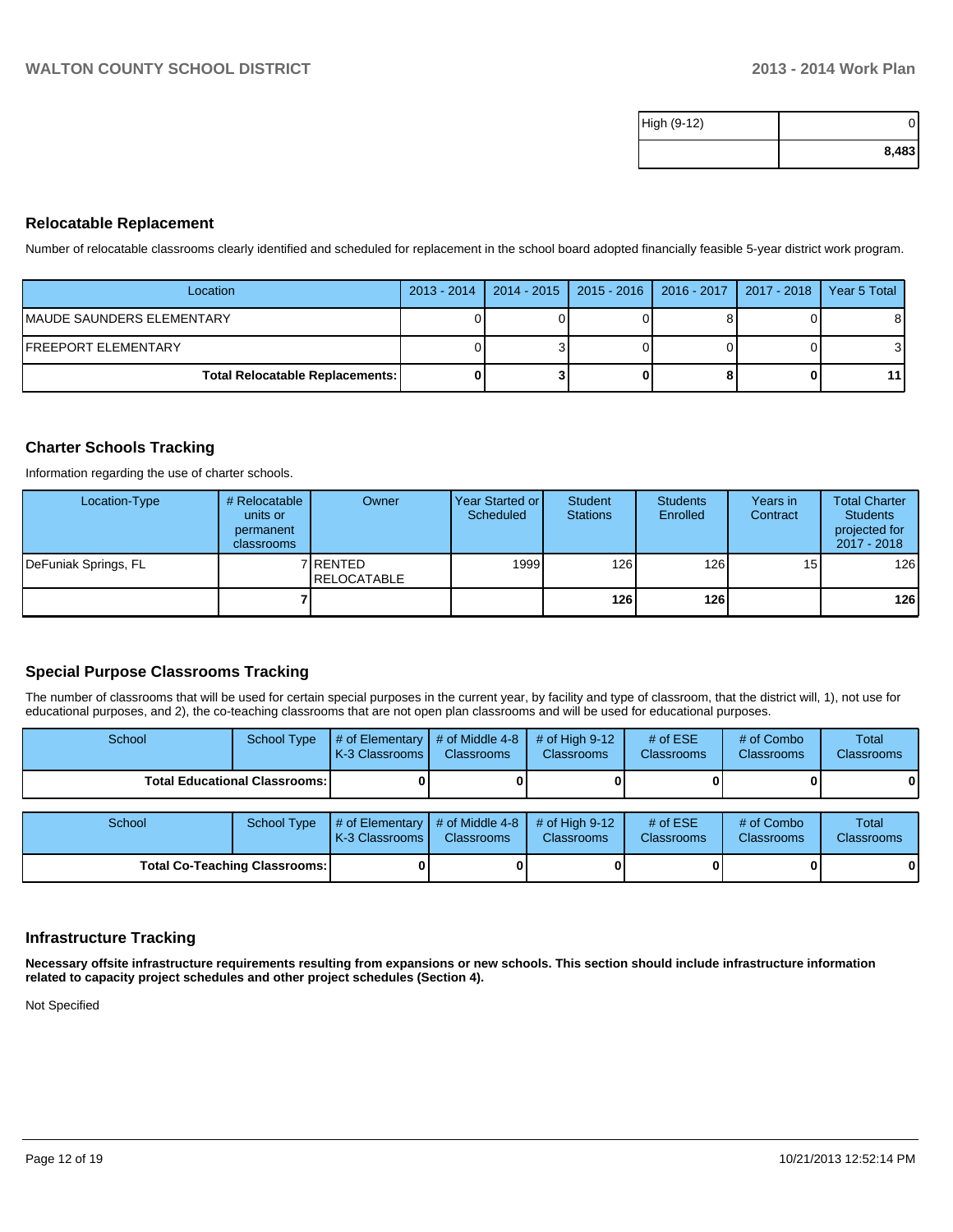**Proposed location of planned facilities, whether those locations are consistent with the comprehensive plans of all affected local governments, and recommendations for infrastructure and other improvements to land adjacent to existing facilities. Provisions of 1013.33(12), (13) and (14) and 1013.36 must be addressed for new facilities planned within the 1st three years of the plan (Section 5).**

#### Not Specified

**Consistent with Comp Plan?** No

#### **Net New Classrooms**

The number of classrooms, by grade level and type of construction, that were added during the last fiscal year.

| List the net new classrooms added in the 2012 - 2013 fiscal year.                                                                                       |                               |                            |                                 | Ivear.                                                                 |                              | List the net new classrooms to be added in the 2013 - 2014 fiscal |                                |                        |
|---------------------------------------------------------------------------------------------------------------------------------------------------------|-------------------------------|----------------------------|---------------------------------|------------------------------------------------------------------------|------------------------------|-------------------------------------------------------------------|--------------------------------|------------------------|
| "Classrooms" is defined as capacity carrying classrooms that are added to increase<br>capacity to enable the district to meet the Class Size Amendment. |                               |                            |                                 | Totals for fiscal year 2013 - 2014 should match totals in Section 15A. |                              |                                                                   |                                |                        |
| Location                                                                                                                                                | $2012 - 2013 \#$<br>Permanent | $2012 - 2013$ #<br>Modular | $2012 - 2013 \#$<br>Relocatable | $2012 - 2013$<br>Total                                                 | $2013 - 2014$ #<br>Permanent | $2013 - 2014$ #<br>Modular                                        | $2013 - 2014$ #<br>Relocatable | $2013 - 2014$<br>Total |
| Elementary (PK-3)                                                                                                                                       |                               |                            |                                 |                                                                        |                              |                                                                   |                                |                        |
| Middle (4-8)                                                                                                                                            |                               |                            |                                 | 10                                                                     |                              |                                                                   |                                | 0                      |
| High (9-12)                                                                                                                                             |                               |                            |                                 |                                                                        |                              |                                                                   |                                | $\Omega$               |
|                                                                                                                                                         |                               |                            |                                 | 14                                                                     |                              |                                                                   |                                | 0                      |

#### **Relocatable Student Stations**

Number of students that will be educated in relocatable units, by school, in the current year, and the projected number of students for each of the years in the workplan.

| <b>Site</b>                            | $2013 - 2014$ | $2014 - 2015$ | $2015 - 2016$ | 2016 - 2017 | 2017 - 2018  | 5 Year Average |
|----------------------------------------|---------------|---------------|---------------|-------------|--------------|----------------|
| VAN R BUTLER ELEMENTARY                | 36            | 36            |               |             |              | 14             |
| <b>IFREEPORT SENIOR HIGH</b>           | 0             | 0             | 0             | $\Omega$    | 0            | $\overline{0}$ |
| SOUTH WALTON HIGH SCHOOL               | O.            | U             | $\Omega$      | $\Omega$    | <sup>0</sup> | $\overline{0}$ |
| WEST DEFUNIAK ELEMENTARY               | 54            | 54            | 54            | 54          | 54           | 54             |
| <b>FREEPORT ELEMENTARY</b>             | 0             | 0             | $\Omega$      | $\Omega$    | $\Omega$     | $\Omega$       |
| WALTON CAREER DEVELOPMENT CENTER       | 20            | 20            | 20            | 20          | 20           | 20             |
| <b>PAXTON SENIOR HIGH</b>              | 59            | 59            | 59            | 59          | 59           | 59             |
| <b>IFREEPORT MIDDLE</b>                | 25            | 25            | 25            | $\Omega$    | $\Omega$     | 15             |
| <b>BAY ELEMENTARY SCHOOL</b>           | 54            | 54            | ∩             | n           | $\Omega$     | 22             |
| <b>WALTON MIDDLE</b>                   | 26            | 26            | $\Omega$      | $\Omega$    | $\Omega$     | 10             |
| Walton Institute for Student Education |               | n             | ∩             | $\Omega$    | $\Omega$     | $\Omega$       |
| MAUDE SAUNDERS ELEMENTARY              | 144           | 144           | 144           | 144         | $\Omega$     | 115            |
| MOSSY HEAD SCHOOL                      |               |               |               |             | $\Omega$     | $\overline{0}$ |
| <b>WALTON COUNTY SENIOR (NEW)</b>      |               | 0             | 0             | $\Omega$    | 0            | $\overline{0}$ |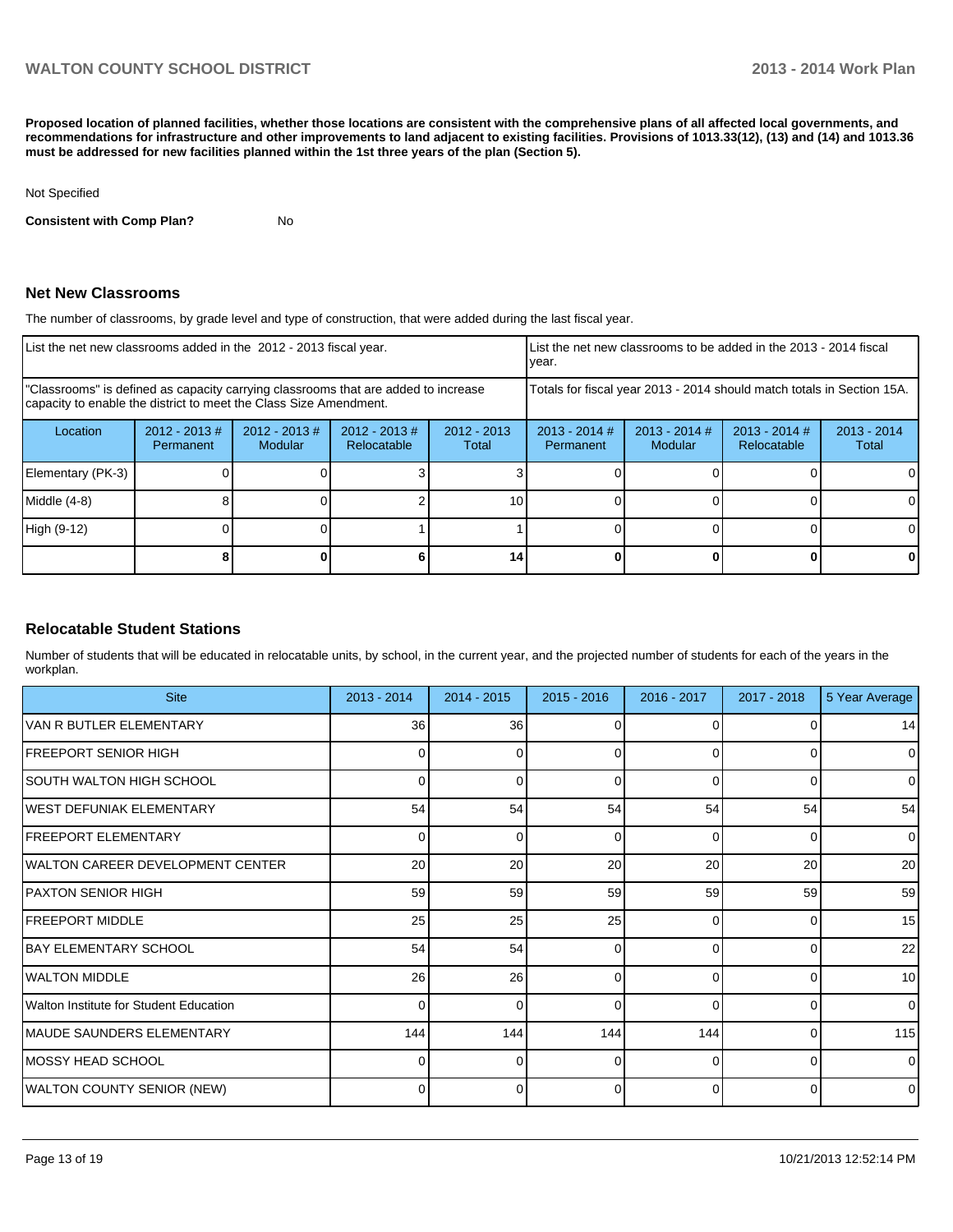# **WALTON COUNTY SCHOOL DISTRICT 2013 - 2014 Work Plan**

| Emerald Coast Middle School (New)                 |       |       |       |       |       | $\overline{0}$ |
|---------------------------------------------------|-------|-------|-------|-------|-------|----------------|
| Totals for WALTON COUNTY SCHOOL DISTRICT          |       |       |       |       |       |                |
| Total students in relocatables by year.           | 418   | 418   | 302   | 277   | 133   | <b>310</b>     |
| Total number of COFTE students projected by year. | 7,557 | 7,849 | 8,076 | 8,280 | 8,483 | 8,049          |
| Percent in relocatables by year.                  | 6%    | 5 %   | 4 %   | 3%    | 2%    | 4 %            |

### **Leased Facilities Tracking**

Exising leased facilities and plans for the acquisition of leased facilities, including the number of classrooms and student stations, as reported in the educational plant survey, that are planned in that location at the end of the five year workplan.

| Location                               | # of Leased<br>Classrooms 2013 -<br>2014 | <b>FISH Student</b><br><b>Stations</b> | Owner                       | # of Leased<br>Classrooms 2017 -<br>2018 | <b>FISH Student</b><br><b>Stations</b> |
|----------------------------------------|------------------------------------------|----------------------------------------|-----------------------------|------------------------------------------|----------------------------------------|
| IWEST DEFUNIAK ELEMENTARY              | $\Omega$                                 |                                        |                             | 0                                        | $\overline{0}$                         |
| IPAXTON SENIOR HIGH                    |                                          |                                        | 25 Touax Modular<br>Bldg.   | $\overline{2}$                           | 36                                     |
| <b>FREEPORT MIDDLE</b>                 | $\Omega$                                 | $\Omega$                               |                             | 0                                        | $\overline{0}$                         |
| BAY ELEMENTARY SCHOOL                  | $\Omega$                                 |                                        | 0 Touax Modular<br>Bldg.    | 3                                        | 54                                     |
| <b>I</b> WALTON MIDDLE                 | 2                                        |                                        | 26 Touax Modular<br>Bldg.   | $\overline{2}$                           | 44                                     |
| <b>FREEPORT SENIOR HIGH</b>            | $\Omega$                                 |                                        |                             | $\Omega$                                 | $\overline{0}$                         |
| <b>SOUTH WALTON HIGH SCHOOL</b>        | $\Omega$                                 | $\Omega$                               |                             | $\Omega$                                 | $\overline{0}$                         |
| Walton Institute for Student Education | $\Omega$                                 | $\Omega$                               |                             | $\Omega$                                 | $\overline{0}$                         |
| IMAUDE SAUNDERS ELEMENTARY             | $\Omega$                                 |                                        | 0 Touax Modular<br>Bldg.    |                                          | 18                                     |
| <b>IFREEPORT ELEMENTARY</b>            | $\Omega$                                 |                                        | 0 Vanguard Modular<br>Bldg. | 3                                        | 54                                     |
| WALTON CAREER DEVELOPMENT CENTER       | $\Omega$                                 | ∩                                      |                             | $\Omega$                                 | $\overline{0}$                         |
| VAN R BUTLER ELEMENTARY                | $\overline{2}$                           |                                        | 36 Touax Modular<br>Bldg.   | $\overline{2}$                           | 36                                     |
| IMOSSY HEAD SCHOOL                     | $\Omega$                                 |                                        |                             | 0                                        | $\overline{0}$                         |
| <b>WALTON COUNTY SENIOR (NEW)</b>      | $\Omega$                                 | $\Omega$                               |                             | 0                                        | $\overline{0}$                         |
| Emerald Coast Middle School (New)      | $\Omega$                                 | $\Omega$                               |                             | 0                                        | $\overline{0}$                         |
|                                        | 5                                        | 87                                     |                             | 13                                       | 242                                    |

#### **Failed Standard Relocatable Tracking**

Relocatable units currently reported by school, from FISH, and the number of relocatable units identified as 'Failed Standards'.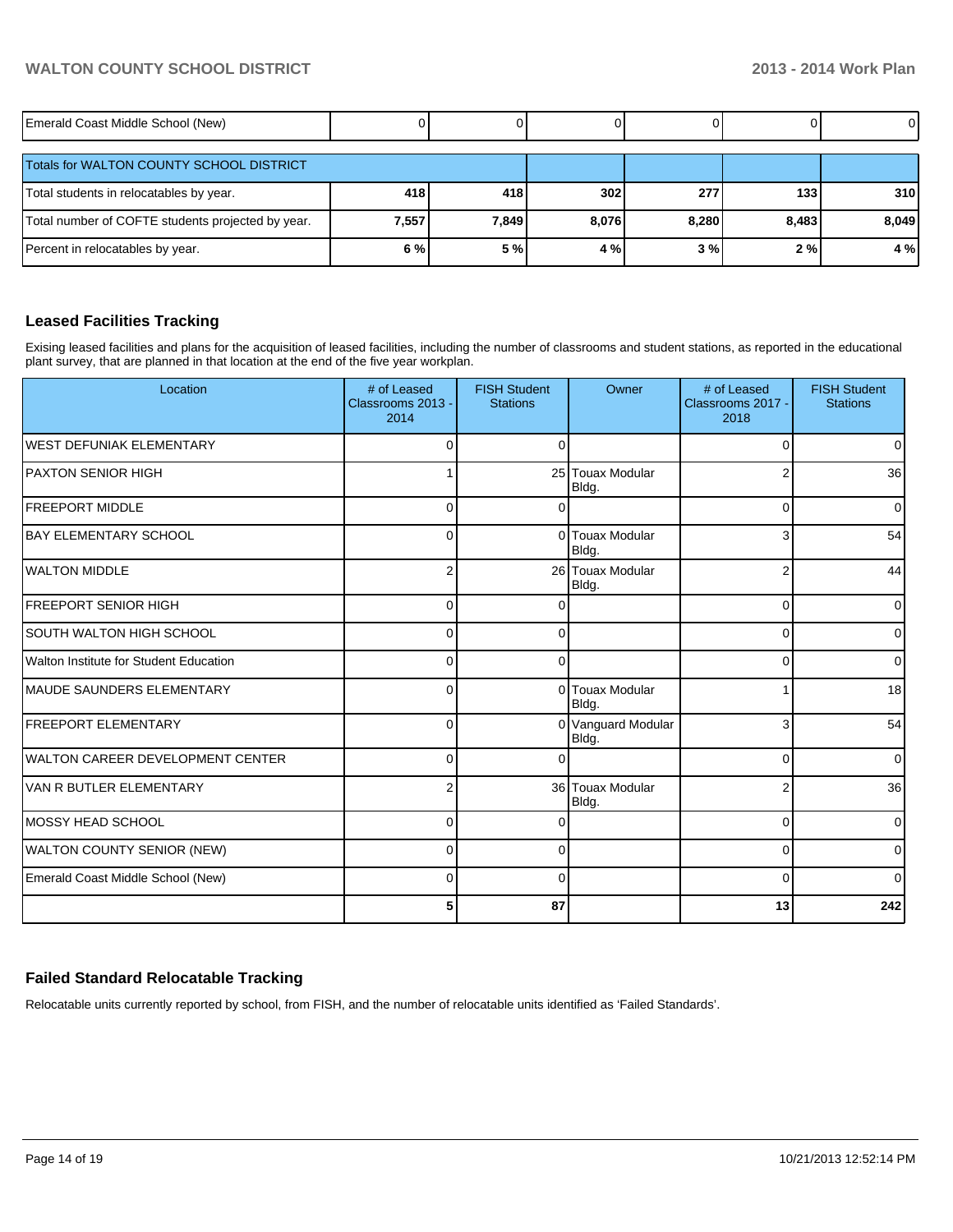Nothing reported for this section.

# **Planning**

#### **Class Size Reduction Planning**

**Plans approved by the school board that reduce the need for permanent student stations such as acceptable school capacity levels, redistricting, busing, year-round schools, charter schools, magnet schools, public-private partnerships, multitrack scheduling, grade level organization, block scheduling, or other alternatives.**

None

#### **School Closure Planning**

**Plans for the closure of any school, including plans for disposition of the facility or usage of facility space, and anticipated revenues.**

None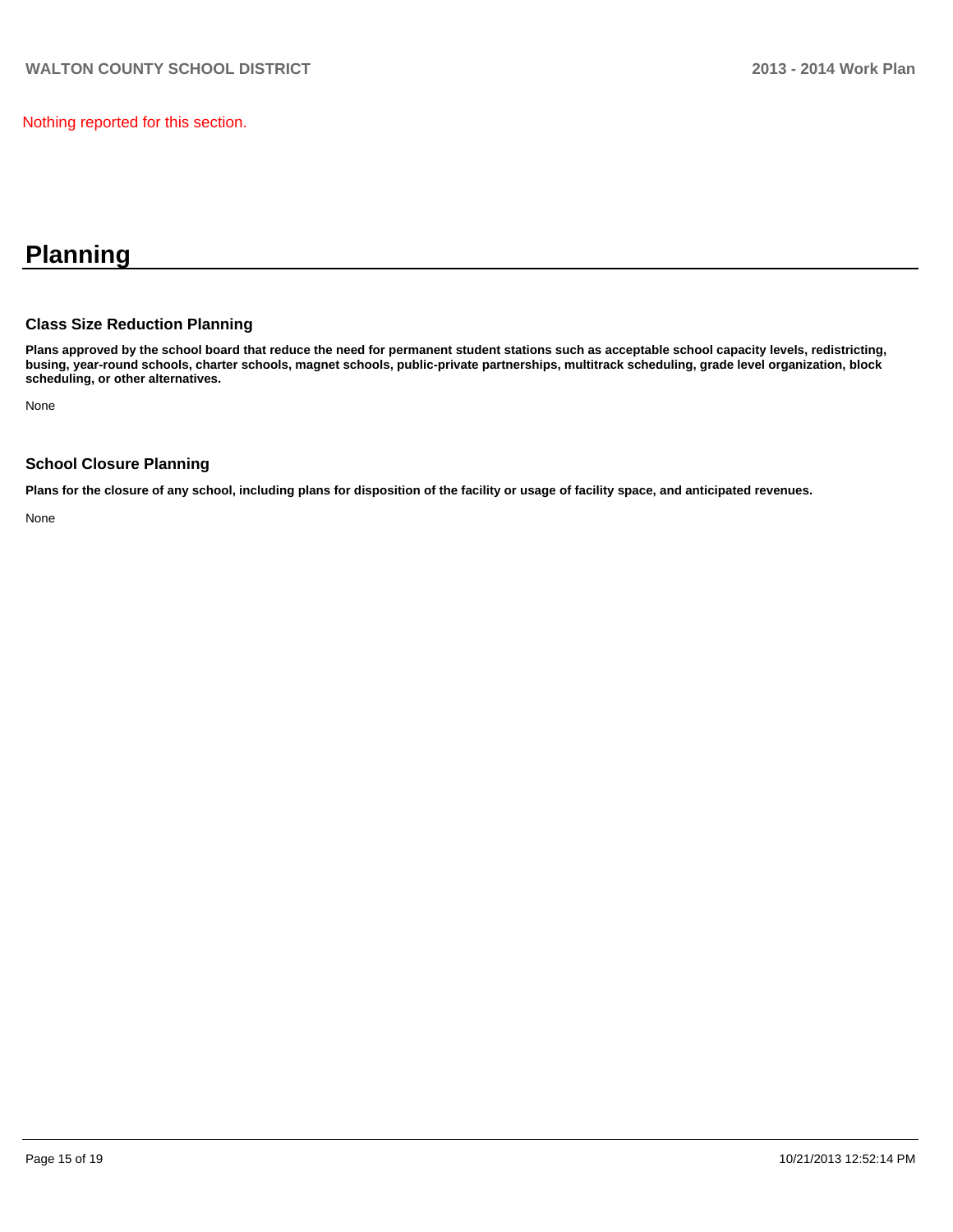# Five Year Survey - Ten Year Capacity WALTON COUNTY SCHOOL DISTRICT

### **10/21/2013**

**Schedule of capital outlay projects projected to ensure the availability of satisfactory student stations for the projected student enrollment in K - 12 programs for the future 5 years beyond the 5-year district facilities work program.**

| Project               | Location, Community, Quadrant or other general<br>location | <b>Projected Cost</b> |
|-----------------------|------------------------------------------------------------|-----------------------|
| new elementary school | Isouth Walton zone                                         | \$1,000,000           |
|                       |                                                            | \$1,000,000           |

# Five Year Survey - Ten Year Infrastructure WALTON COUNTY SCHOOL DISTRICT

## **10/21/2013**

**Proposed Location of Planned New, Remodeled, or New Additions to Facilities in 6 thru 10 out years (Section 28).**

Central Zone - New Elementary/Middle School South Zone - New Elementary/Middle School North Zone - Remodel present Walton Career Development Center as a Pre-K Center

**Plans for closure of any school, including plans for disposition of the facility or usage of facility space, and anticipated revenues in the 6 thru 10 out years (Section 29).**

Not Specified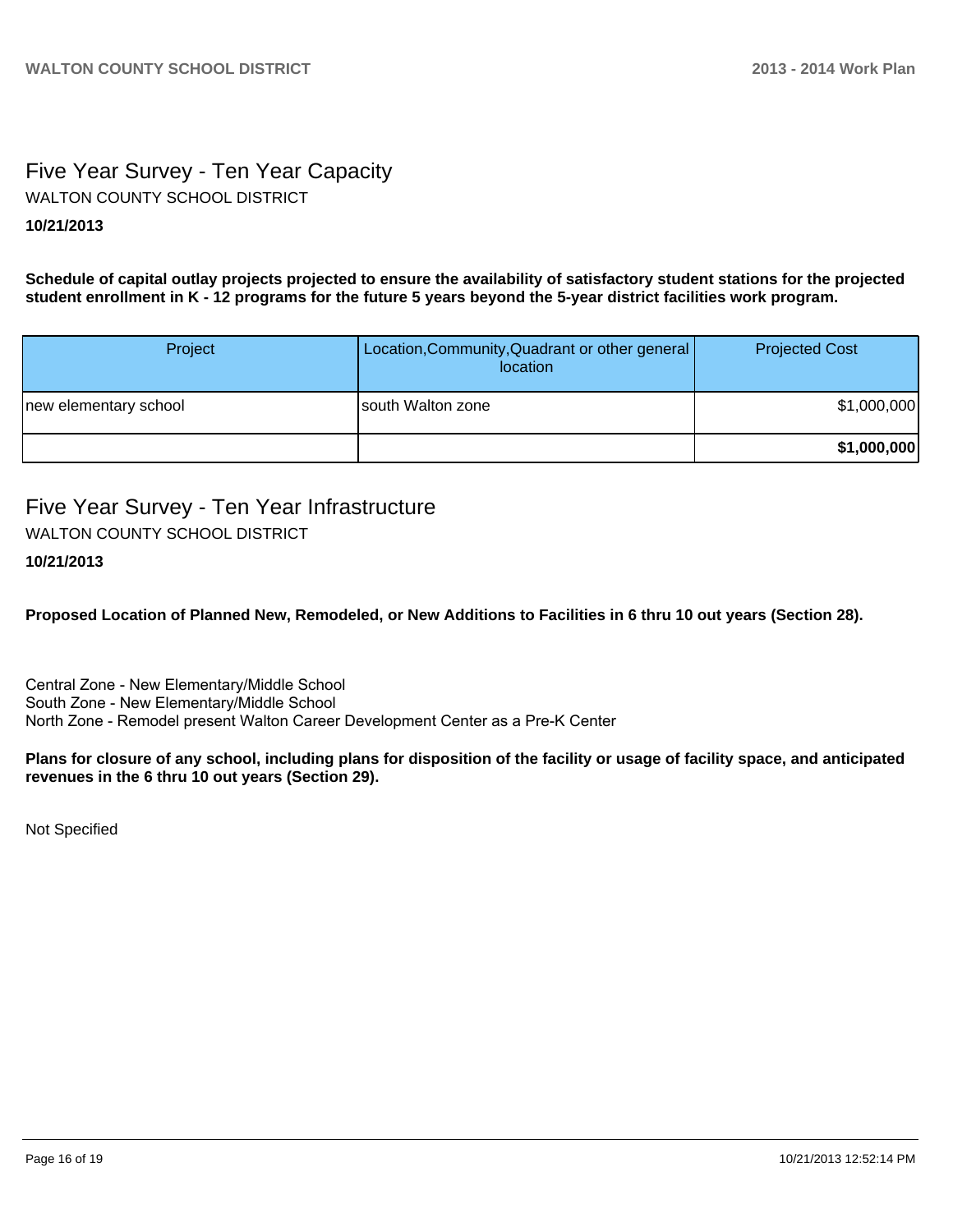# Five Year Survey - Ten Year Maintenance WALTON COUNTY SCHOOL DISTRICT

# **10/21/2013**

**District projects and locations regarding the projected need for major renovation, repair, and maintenance projects within the district in years 6 - 10 beyond the projects plans detailed in the five years covered by the work plan.**

| Project                                                                                                          | <b>Projected Cost</b> |
|------------------------------------------------------------------------------------------------------------------|-----------------------|
| Demolish 2 classroom wings exceeding 50 years in age. Build<br>replacement classrooms and renovation campus wide | \$3,000,000           |
| Demolish 6th grade classroom wing. Build replacement<br>Iclassrooms.                                             | \$3,000,000           |
|                                                                                                                  | \$6,000,000           |

# Five Year Survey - Ten Year Utilization

WALTON COUNTY SCHOOL DISTRICT

### **10/21/2013**

**Schedule of planned capital outlay projects identifying the standard grade groupings, capacities, and planned utilization rates of future educational facilities of the district for both permanent and relocatable facilities.**

| <b>Grade Level</b><br>Projections | <b>FISH Student</b><br><b>Stations</b> | <b>Actual FISH</b><br>Capacity | Actual<br><b>COFTE</b> | Actual<br><b>Utilization</b> | <b>Actual new</b><br><b>Student</b><br>Capacity to be<br>added/remove | Projected<br><b>COFTE</b> | Projected<br><b>Utilization</b> |
|-----------------------------------|----------------------------------------|--------------------------------|------------------------|------------------------------|-----------------------------------------------------------------------|---------------------------|---------------------------------|
| Elementary -<br>District Totals   | 3,228                                  | 3,228                          | 3,033.02               | 93.96 %                      | 1,800                                                                 | 4,646                     | 92.40 %                         |
| Middle - District<br>Totals       | 2,321                                  | 2,089                          | 1,223.73               | 58.58 %                      | 750                                                                   | 1,836                     | 64.67 %                         |
| High - District<br>Totals         | 3,374                                  | 2,840                          | 2,157.87               | 75.98 %                      | 69                                                                    | 2,075                     | 71.33 %                         |
| Other - ESE, etc                  | 893                                    | 348                            | 114.66                 | 32.95 %                      | 125                                                                   | 650                       | 137.42 %                        |
|                                   | 9,816                                  | 8,505                          | 6,529.28               | 76.77 %                      | 2,744                                                                 | 9,207                     | 81.85 %                         |

**Combination schools are included with the middle schools for student stations, capacity, COFTE and utilization purposes because these facilities all have a 90% utilization factor. Use this space to explain or define the grade groupings for combination schools.**

No comments to report.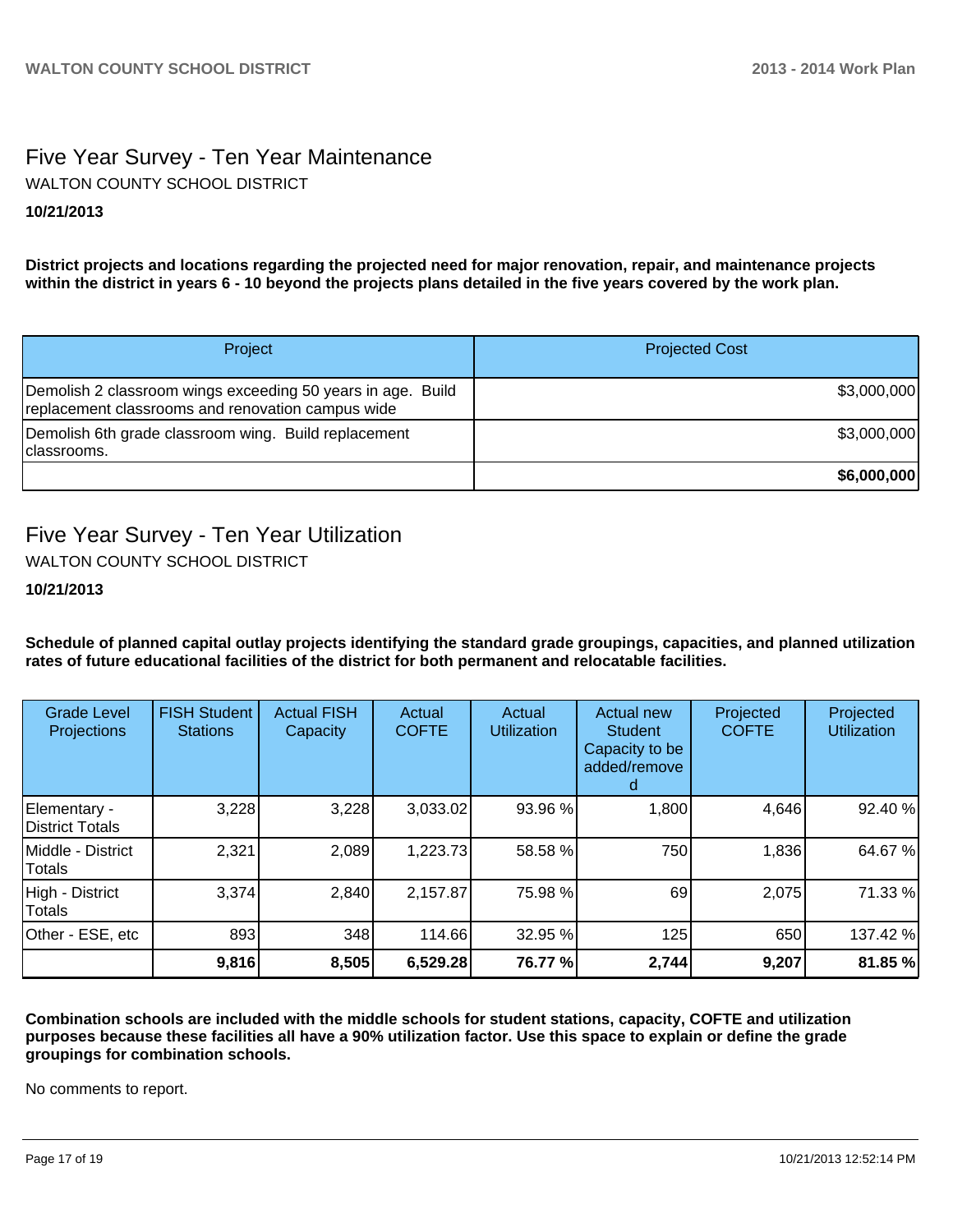# Five Year Survey - Twenty Year Capacity **10/21/2013** WALTON COUNTY SCHOOL DISTRICT

**Schedule of capital outlay projects projected to ensure the availability of satisfactory student stations for the projected student enrollment in K - 12 programs for the future 11 - 20 years beyond the 5-year district facilities work program.**

| Project               | Location, Community, Quadrant or other<br>general location | <b>Projected Cost</b> |
|-----------------------|------------------------------------------------------------|-----------------------|
| new elementary school | south Walton area                                          | \$1,000,000           |
| Inew middle school    | II-10 area                                                 | \$1,000,000           |
|                       |                                                            | \$2,000,000           |

# Five Year Survey - Twenty Year Infrastructure

WALTON COUNTY SCHOOL DISTRICT

**10/21/2013**

**Proposed Location of Planned New, Remodeled, or New Additions to Facilities in the 11 through 20 out years (Section 28).**

Uncertain demographic & economic changes makes this projection to be a guess at best, so none are specified.

**Plans for closure of any school, including plans for disposition of the facility or usage of facility space, and anticipated revenues in the 11 through 20 out years (Section 29).**

Uncertain demographic & economic changes makes this projection to be a guess at best, so none are specified.